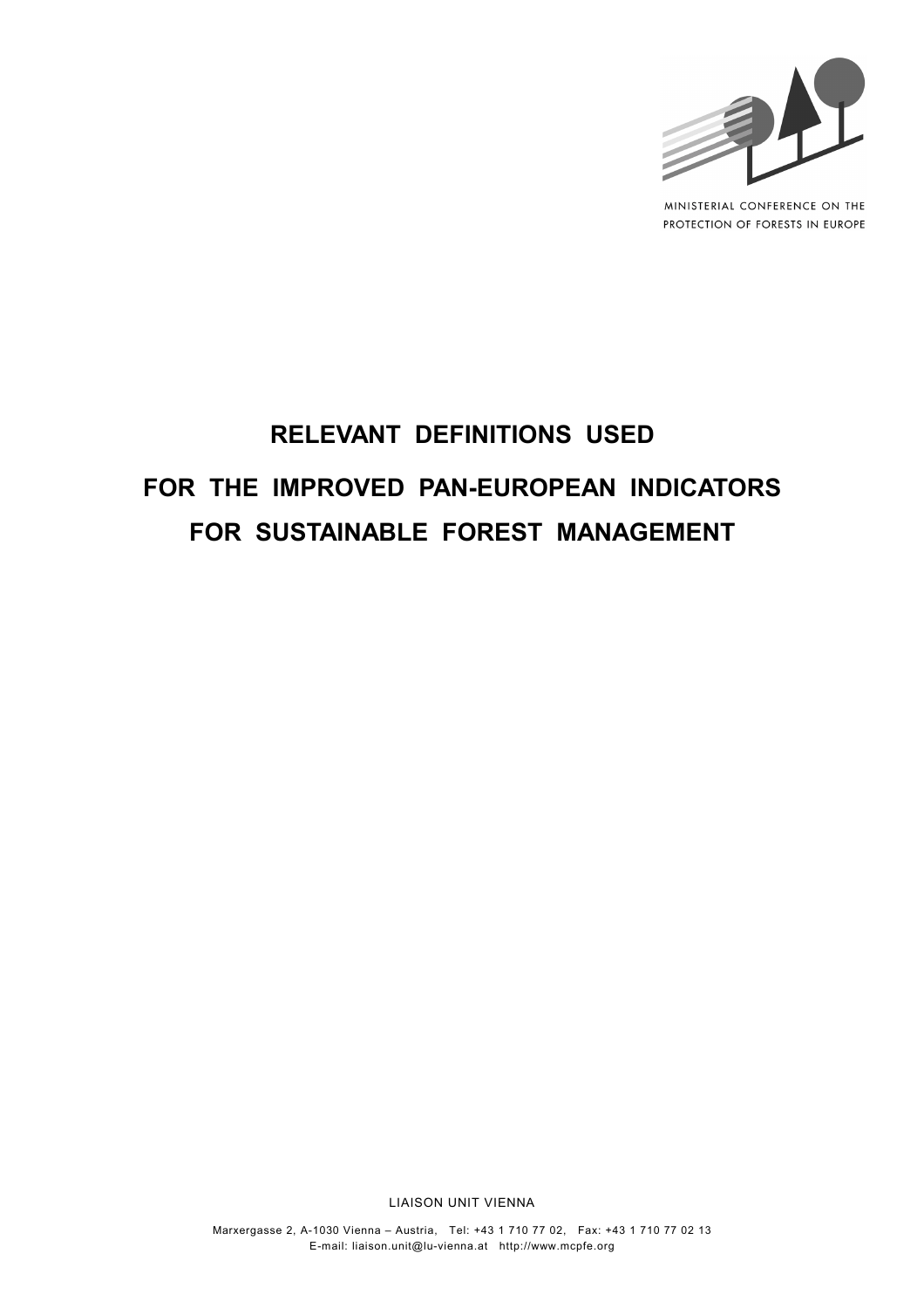# **Content**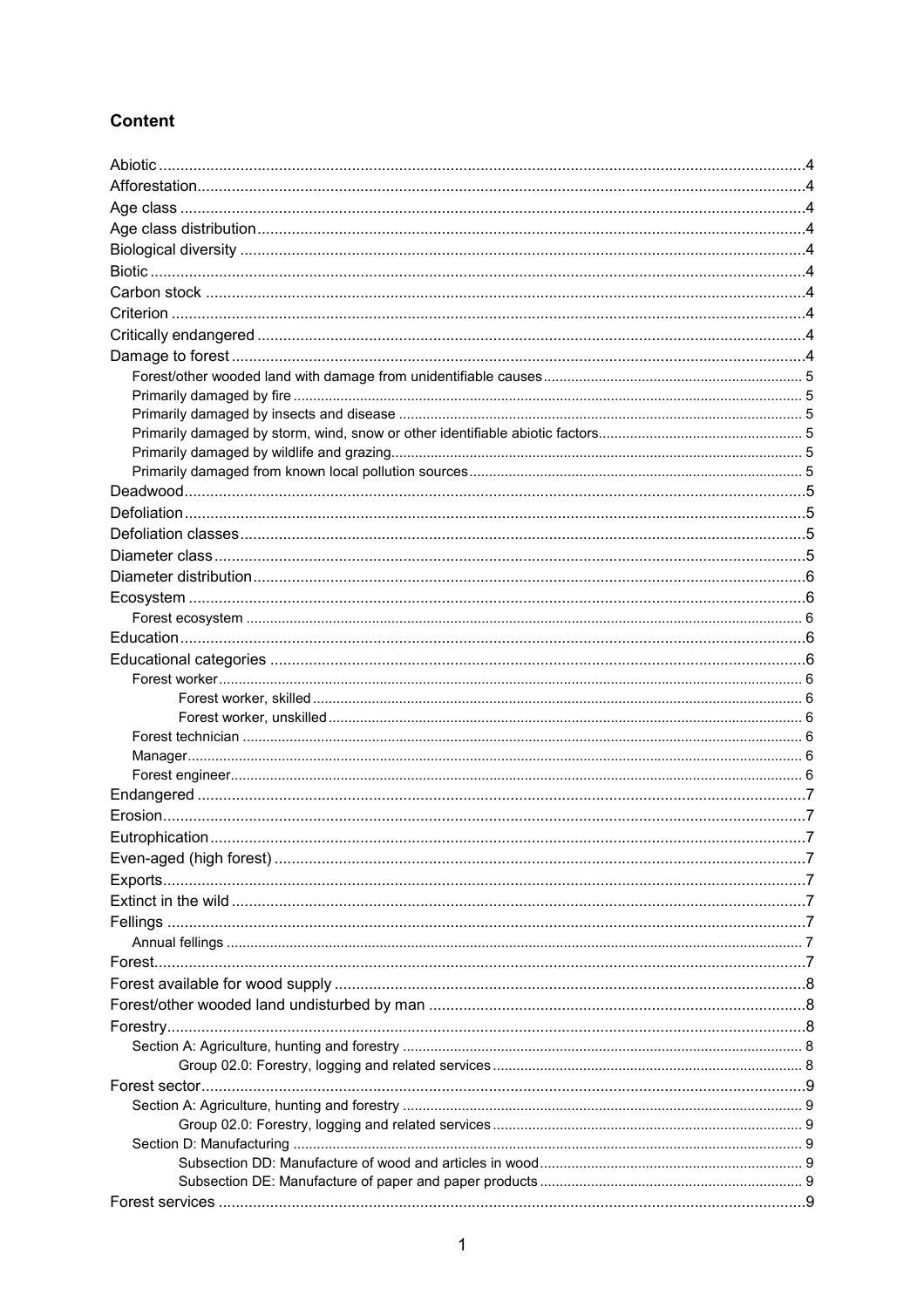| MCPFE Assessment Guidelines for Protected and Protective Forest and Other Wooded Land in |  |
|------------------------------------------------------------------------------------------|--|
|                                                                                          |  |
|                                                                                          |  |
|                                                                                          |  |
| Main Management Objective Biodiversity "Conservation Through Active Management"  13      |  |
| Main Management Objective "Protection of Landscapes and Specific Natural Elements" 13    |  |
|                                                                                          |  |
|                                                                                          |  |
|                                                                                          |  |
|                                                                                          |  |
|                                                                                          |  |
|                                                                                          |  |
|                                                                                          |  |
|                                                                                          |  |
|                                                                                          |  |
|                                                                                          |  |
|                                                                                          |  |
|                                                                                          |  |
|                                                                                          |  |
|                                                                                          |  |
|                                                                                          |  |
|                                                                                          |  |
|                                                                                          |  |
|                                                                                          |  |
|                                                                                          |  |
|                                                                                          |  |
|                                                                                          |  |
|                                                                                          |  |
|                                                                                          |  |
|                                                                                          |  |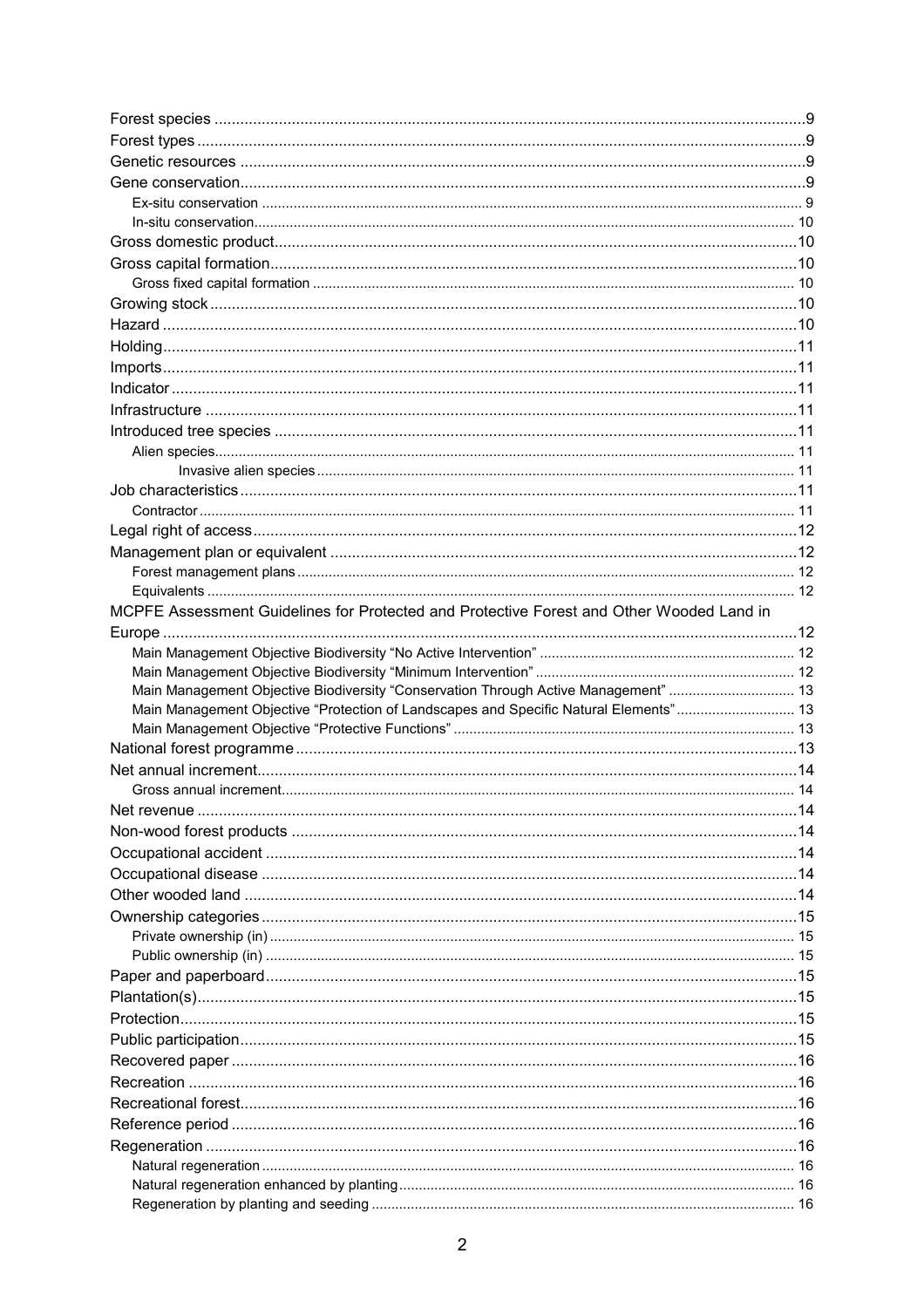| .20 |
|-----|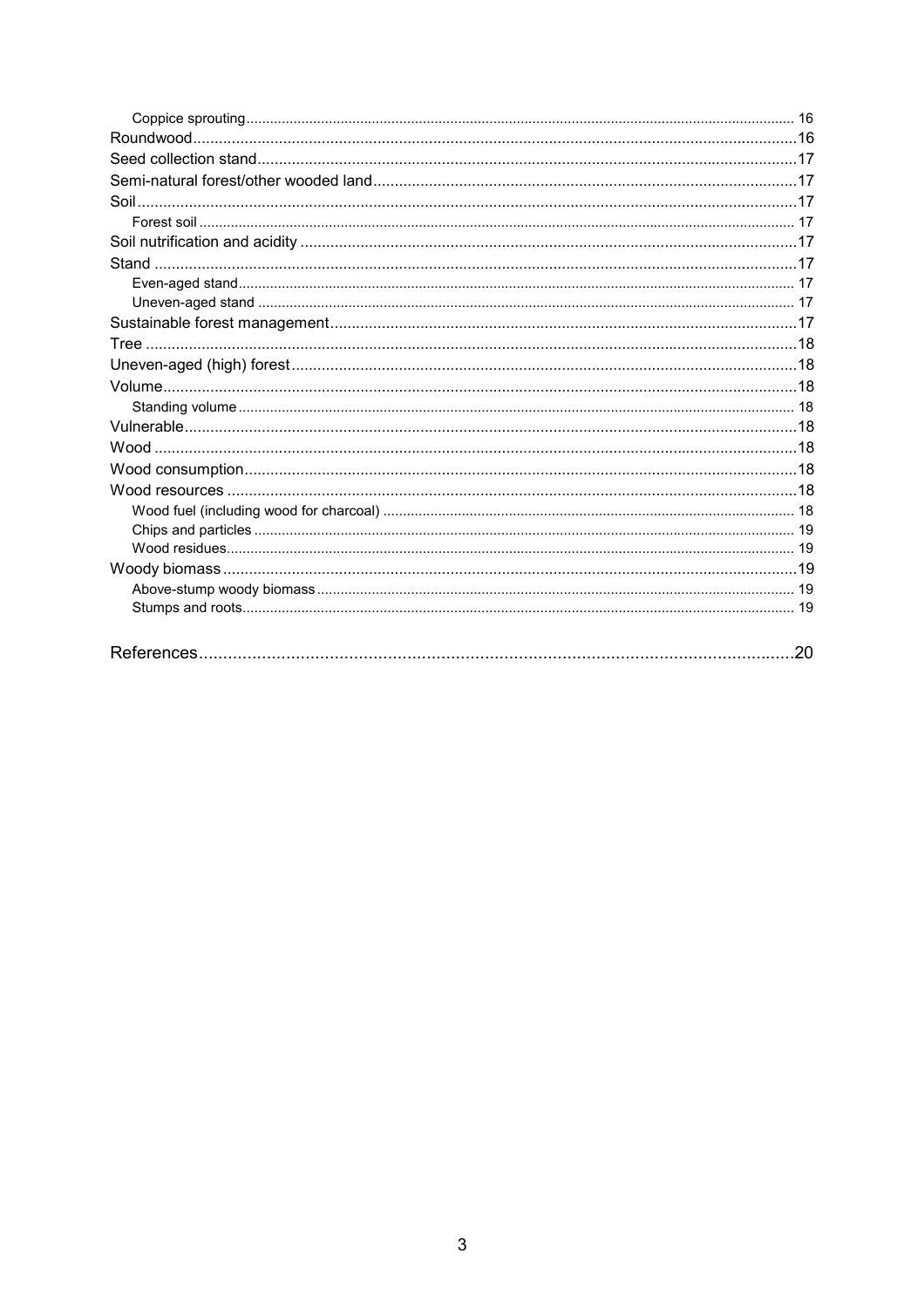# <span id="page-4-0"></span>*Abiotic*

1) Not biotic.

2) Nonliving, e.g.: *abiotic damage* = damage caused by non-living agents (snow, storms, etc.) (EFI Forest Glossary, 2001).

# <span id="page-4-1"></span>*Afforestation*

Artificial establishment of forest on land which previously did not carry forest within living memory (FRA 2000).

# <span id="page-4-2"></span>*Age class*

Any interval into which the age range of trees, forests, stands, or forest types is divided for classification, e.g. 1, 5, 10 or 20 year age classes, as used in inventory or management (IUFRO, 2000).

# <span id="page-4-3"></span>*Age class distribution*

The area and/or proportionate representation of different age classes in a forest (IUFRO, 2000).

# <span id="page-4-4"></span>*Biological diversity*

The variability among living organisms from all sources including, inter alia, terrestrial, marine and other aquatic ecosystems and the ecological complexes of which they are part; this includes diversity within species, between species and of ecosystems (CBD, 1992).

# <span id="page-4-5"></span>*Biotic*

1) Of or relating to life; especially: caused or produced by living beings.

2) Living. Living organisms make up the biotic parts of ecosystems, e.g.: *biotic damage* = damage caused by living organisms (fungi, insects etc.) (EFI Forest Glossary, 2001).

# <span id="page-4-6"></span>*Carbon stock*

The absolute quantity of carbon held within a pool at a specific time (IPCC, 2001).

# <span id="page-4-7"></span>*Criterion*

Criteria characterise or define the essential elements or set of conditions or processes by which sustainable forest management may be assessed (MCPFE, 1998b).

# <span id="page-4-8"></span>*Critically endangered*

A taxon is critically endangered when it is facing an extremely high risk of extinction in the wild in the immediate future, as defined by any of the criteria A to E of IUCN (1998) on page l and li (IUCN, 1998).

# <span id="page-4-9"></span>*Damage to forest*

Disturbance to the forest which may be caused by biotic or abiotic agents, resulting in death, or a significant loss of vitality, productivity or value of trees and other components of the forest ecosystem (TBFRA 2000).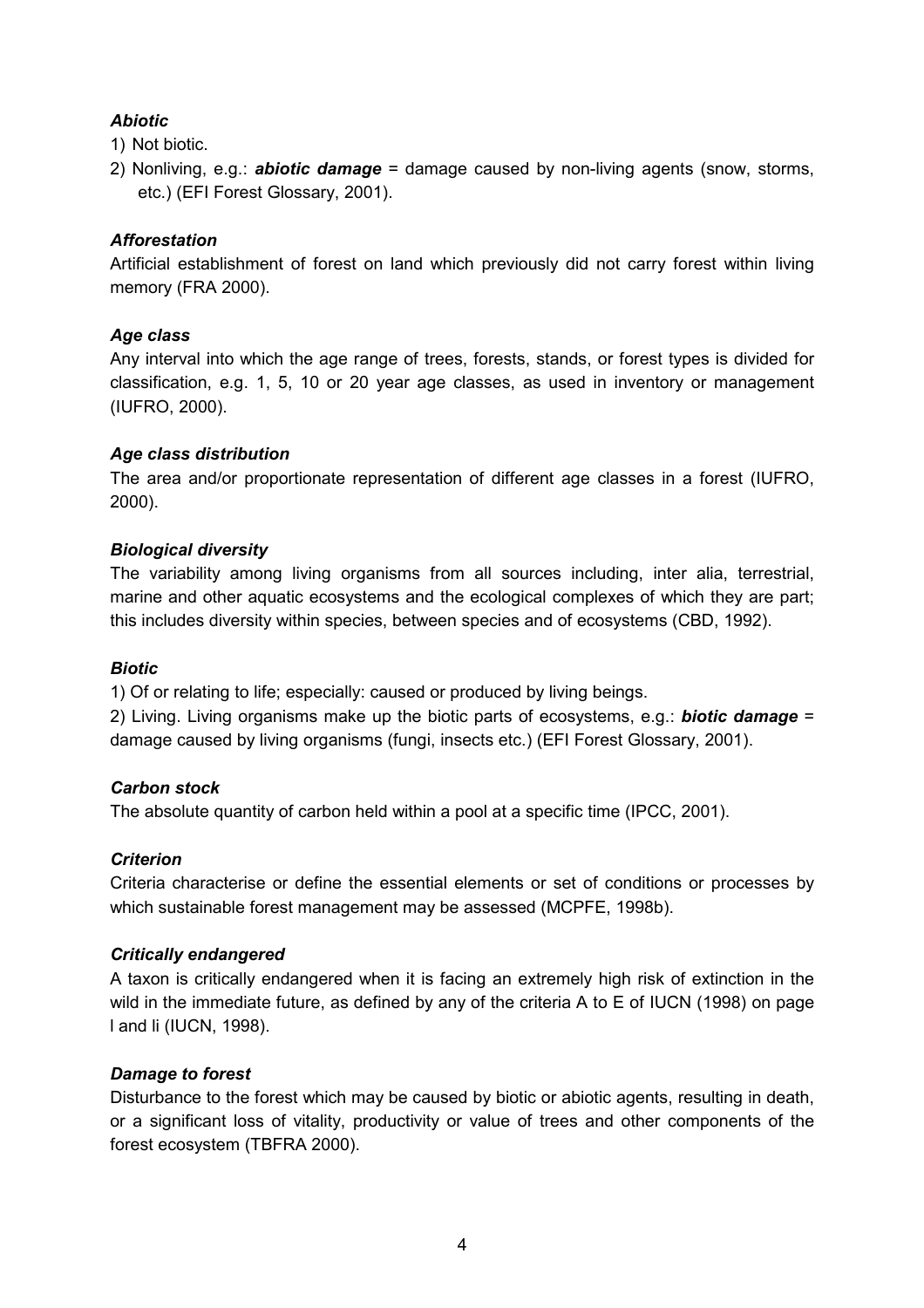#### <span id="page-5-0"></span>*Forest/other wooded land with damage from unidentifiable causes*

Forest/other wooded land with damage the cause of which is unknown or could be a combination of a number of agents (TBFRA 2000).

#### <span id="page-5-1"></span>*Primarily damaged by fire*

Forest and other wooded land, the vegetation on which, including the trees, has been wholly or largely destroyed by fire (TBFRA 2000).

#### <span id="page-5-2"></span>*Primarily damaged by insects and disease*

Forest and other wooded land where insect attack or disease has been identified as the primary cause of damage (TBFRA 2000).

#### <span id="page-5-3"></span>*Primarily damaged by storm, wind, snow or other identifiable abiotic factors*

Forest and other wooded land on which the trees have been felled or damaged by storm, wind, snow or other abiotic factors such as avalanches, landslides or flooding (TBFRA 2000).

#### <span id="page-5-4"></span>*Primarily damaged by wildlife and grazing*

Forest and other wooded land where damage has been caused by wildlife or grazing by domestic animals. Includes: Grazing or browsing of young plants, preventing or delaying the establishment or regeneration of the stand (TBFRA 2000).

#### <span id="page-5-5"></span>*Primarily damaged from known local pollution sources*

Forest and other wooded land where damage can be attributed with reasonable certainty to pollutant deposition from an identified local source or sources (TBFRA 2000).

#### <span id="page-5-6"></span>*Deadwood*

Any piece(s) of dead woody material, e.g., dead boles, limbs, and large root masses, on the ground in forest stands or in streams (IUFRO, 2000).

#### <span id="page-5-7"></span>*Defoliation*

The crown condition is assessed in terms of defoliation. This parameter describes the lack of foliage for each sample tree (UNECE/EC, 2002)

#### <span id="page-5-8"></span>*Defoliation classes*

The extent of visually assessed defoliation of trees, as developed by the International Cooperative Programme (ICP Forests) of the Executive Committee for the Convention on Longrange Transboundary Air Pollution in Europe. Damage classes are from 0 to 4, as follows (TBFRA 2000):

| Class | Needle/Leaf loss        | Degree of defoliation  |
|-------|-------------------------|------------------------|
| 0     | up to and including 10% | none                   |
|       | 10 to 25 %              | slight (warning stage) |
| 2     | 25 to 60 %              | moderate               |
| 3     | $> 60$ to < 100 %       | severe                 |
|       | $100\%$                 | dead                   |

# <span id="page-5-9"></span>*Diameter class*

Any of the intervals into which the range of stem diameters of trees or logs is divided for classification and use. Also the trees or logs falling into such an interval (IUFRO, 2000).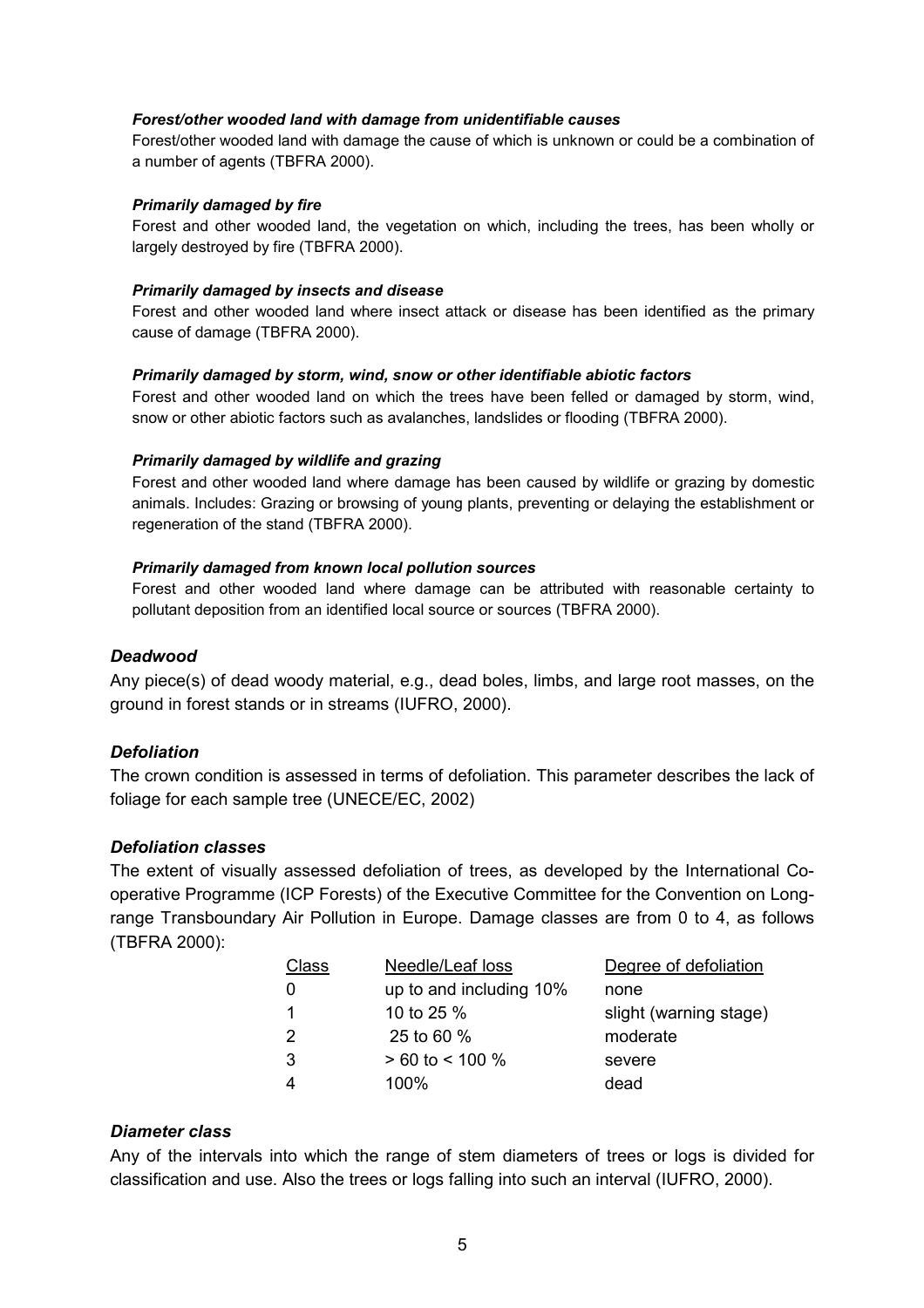#### <span id="page-6-0"></span>*Diameter distribution*

The manner in which the trees in a stand are distributed over diameter classes (IUFRO, 2000).

#### <span id="page-6-1"></span>*Ecosystem*

A complex of plant, animal and micro-organism communities and their non-living environment interacting as a functional unit (CBD, 1992).

#### <span id="page-6-2"></span>*Forest ecosystem*

A forest ecosystem is a dynamic complex of plant, animal, and micro-organism communities, and their abiotic environment interacting as a functional unit, where the presence of trees is essential. Humans, with their cultural, economic, and environmental needs are an integral part of many forest ecosystems (AD HOC Technical Expert Group on Forest Biological Diversity, convened by the Secretarial of the CBD to prepare a report for SBSTTA-7, 2001).

#### <span id="page-6-3"></span>*Education*

Activities which aim at providing knowledge and developing a sense of values and an understanding of principles applicable in all walks of life, rather than at imparting knowledge and skills relating to only a limited field of occupational activity (FAO/ECE/ILO, 1996).

#### <span id="page-6-4"></span>*Educational categories*

#### <span id="page-6-5"></span>*Forest worker*

A person engaged in practical work associated with silviculture, harvesting of forest products and other forest operations (FAO/ECE/ILO, 1996).

#### <span id="page-6-6"></span>*Forest worker, skilled*

A skilled forest worker has acquired full qualifications for a whole range of practical activities in forestry (FAO/ECE/ILO, 1996).

#### <span id="page-6-7"></span>*Forest worker, unskilled*

A unskilled forest worker has received a few hours or days of instruction to perform a simple job, e.g. manual tree planting (FAO/ECE/ILO, 1996).

#### <span id="page-6-8"></span>*Forest technician*

A person specially trained to carry out work requiring a level of technical and supervisory skills beyond the level of foreman (or forest guard) but below that of a university graduate in forestry (FAO/ECE/ILO, 1996).

#### <span id="page-6-9"></span>*Manager*

A person appointed and legally responsible for the management and technical direction of all part of a forestry enterprise.

#### <span id="page-6-10"></span>*Forest engineer*

A forest engineer is as a rule a university graduate in forestry, in some countries a forest technician trained to a higher level (FAO/ECE/ILO, 1996).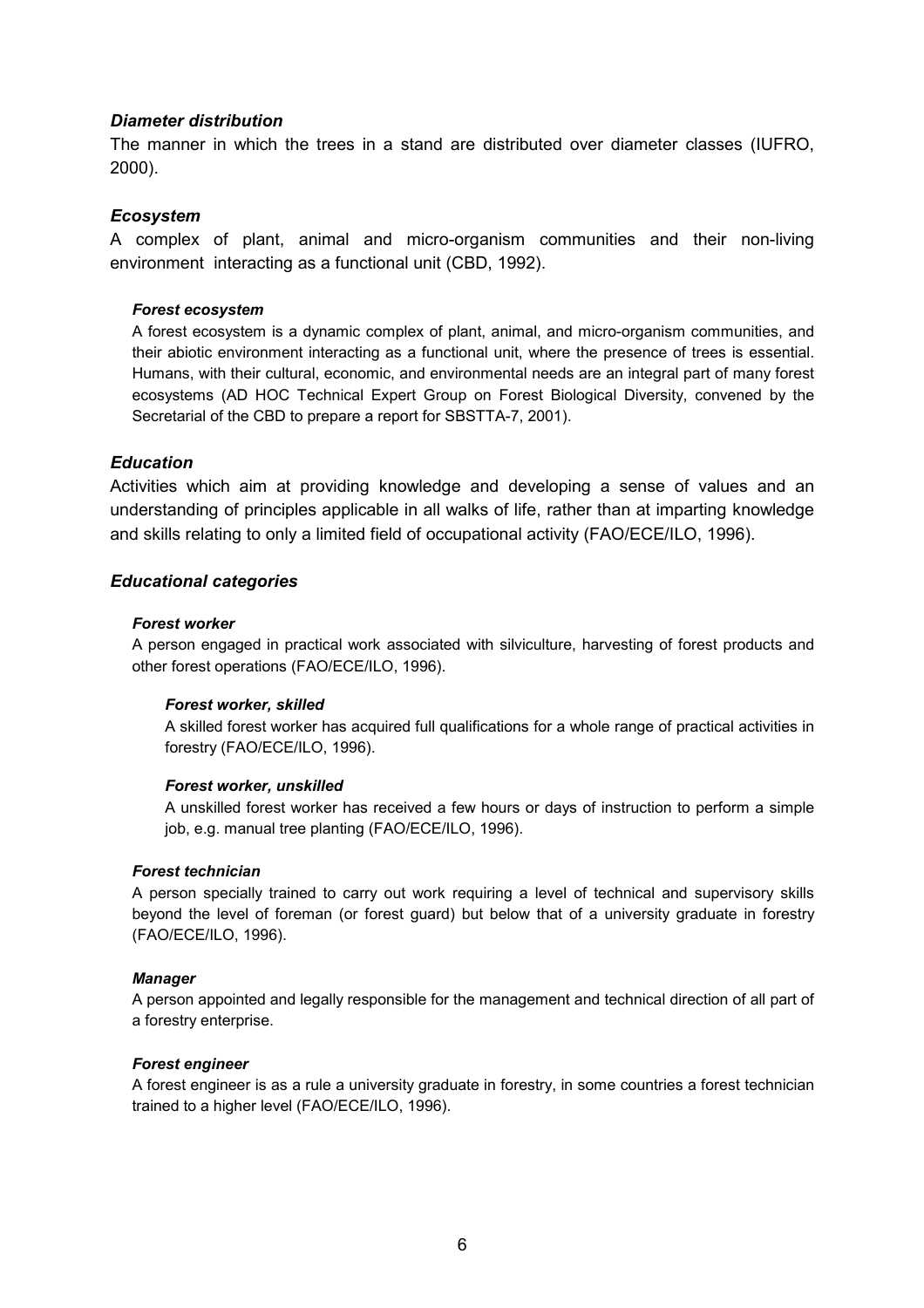# <span id="page-7-0"></span>*Endangered*

A taxon is endangered when it is not critically endangered but is facing a very high risk of extinction in the wild in the near future, as defined by any of the criteria A to E of IUCN (1998) on page li (IUCN, 1998).

# <span id="page-7-1"></span>*Erosion*

Erosion is a natural geological phenomenon resulting from removal of soil particles by water or wind, transporting them elsewhere. However, some human activities can dramatically increase erosion rates. Serious erosion is generally irreversible (Commission of the European Communities, 2002)

# <span id="page-7-2"></span>*Eutrophication*

Anthropogenic caused build-up of nutrients that causes natural nutrient imbalance in an ecosystem and may alter its structure (German Federal Environmental Agency, 1996).

# <span id="page-7-3"></span>*Even-aged (high forest)*

High forest in which the predominant proportion of the trees falls into the same age class, generally resulting in a single storey forest (TBFRA 2000).

# <span id="page-7-4"></span>*Exports*

Products of domestic origin or manufacture shipped out of the country. It includes re-exports. It excludes "in-transit" shipments. It is reported in cubic metres of solid volume or metric tonnes and values are normally recorded as free-on-board (i.e. FOB) (Joint UNECE/FAO/ Eurostat/ITTO Forest Sector Questionnaire, 2001).

#### <span id="page-7-5"></span>*Extinct in the wild*

A taxon is extinct in the wild when it is known only to survive in cultivation, in captivity or as a naturalised population (or populations) well outside the past range. A taxon is presumed extinct in the wild when exhaustive surveys in known and/or expected habitat, at appropriate times (diurnal, seasonal, annual), throughout its historic range have failed to record an individual. Surveys should be over a time frame appropriate to the taxons's life cycle and life form (IUCN, 1998).

# <span id="page-7-6"></span>*Fellings*

#### <span id="page-7-7"></span>*Annual fellings*

Average annual standing volume of all trees, living or dead, measured overbark to a minimum diameter of 0 cm (d.b.h.) that are felled during the given reference period, including the volume of trees or parts of trees that are not removed from the forest, other wooded land or other felling site. Includes: silvicultural and pre-commercial thinnings and cleanings left in the forest; and natural losses that are recovered (harvested) (TBFRA 2000).

#### <span id="page-7-8"></span>*Forest*

Land with tree crown cover (or equivalent stocking level) of more than 10 percent and area of more than 0.5 ha. The trees should be able to reach a minimum height of 5 m at maturity in situ. May consist either of closed forest formations where trees of various storeys and undergrowth cover a high proportion of the ground; or of open forest formations with a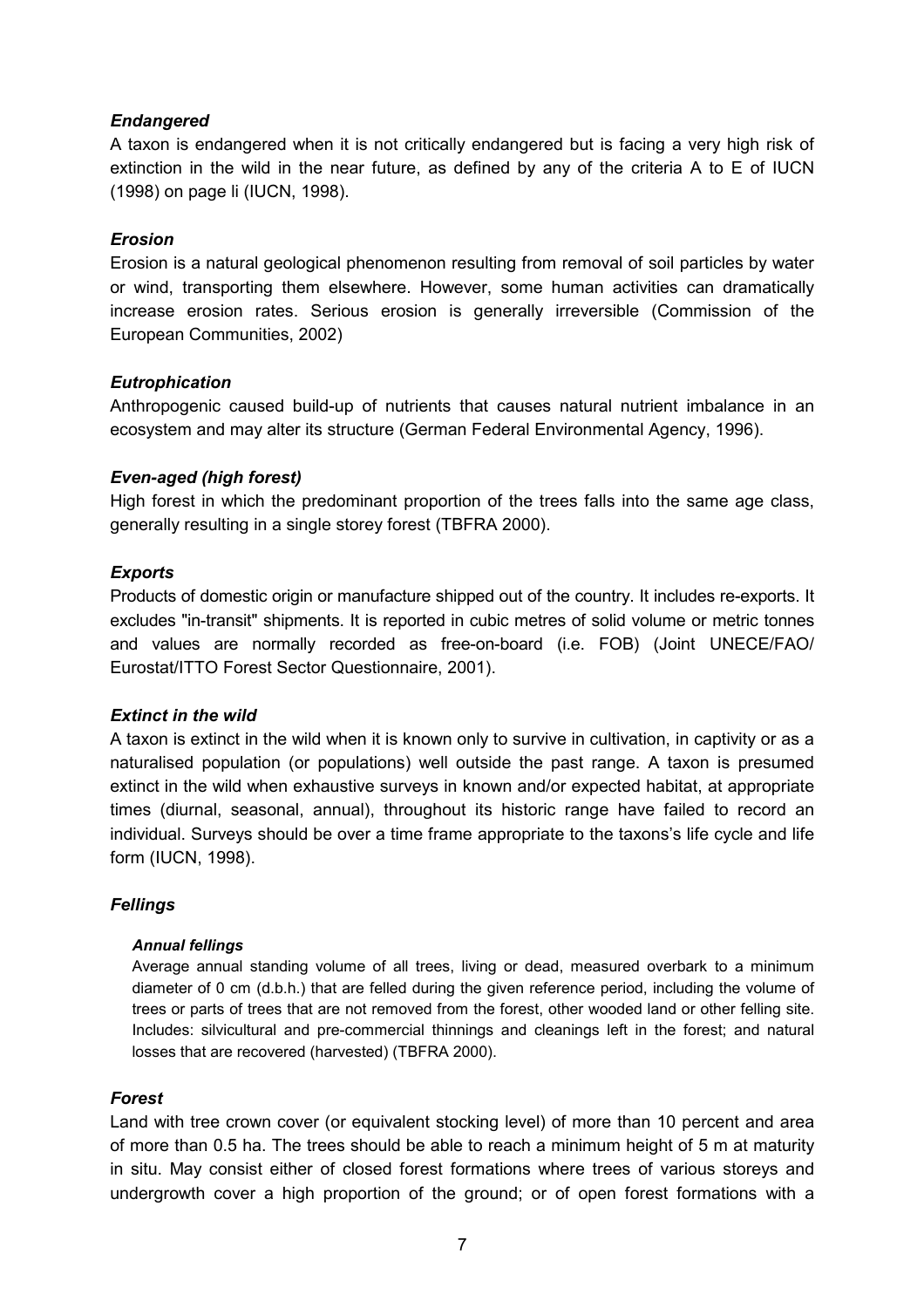continuous vegetation cover in which tree crown cover exceeds 10 percent. Young natural stands and all plantations established for forestry purposes which have yet to reach a crown density of 10 percent or tree height of 5 m are included under forest, as are areas normally forming part of the forest area which are temporarily unstocked as a result of human intervention or natural causes but which are expected to revert to forest. Includes: Forest nurseries and seed orchards that constitute an integral part of the forest; forest roads, cleared tracts, firebreaks and other small open areas within the forest; forest in national parks, nature reserves and other protected areas such as those of special environmental, scientific, historical, cultural or spiritual interest; windbreaks and shelterbelts of trees with an area of more than 0.5 ha and a width of more than 20 m. Rubberwood plantations and cork oak stands are included. Excludes: Land predominantly used for agricultural practices (TBFRA 2000).

# <span id="page-8-0"></span>*Forest available for wood supply*

Forest where any legal, economic, or specific environmental restrictions do not have a significant impact on the supply of wood. Includes: areas where, although there are no such restrictions, harvesting is not taking place, for example areas included in long-term utilisation plans or intentions (TBFRA 2000).

# <span id="page-8-1"></span>*Forest/other wooded land undisturbed by man*

Forest/other wooded land which shows natural forest dynamics, such as natural tree composition, occurrence of dead wood, natural age structure and natural regeneration processes, the area of which is large enough to maintain its natural characteristics and where there has been no known significant human intervention or where the last significant human intervention was long enough ago to have allowed the natural species composition and processes to have become re-established (TBFRA 2000).

# <span id="page-8-2"></span>*Forestry*

Includes the following  $ISIC/NACE<sup>1</sup>$  $ISIC/NACE<sup>1</sup>$  $ISIC/NACE<sup>1</sup>$  category (02):

<span id="page-8-4"></span><span id="page-8-3"></span>*Section A: Agriculture, hunting and forestry Group 02.0: Forestry, logging and related services*

<span id="page-8-5"></span> $ISIC = International standard industrial classification of all economic activities.$ 

NACE= General industrial classification of economic activities within the European communities (Nomenclature générale des activités écono-miques dans les communautés Européennes).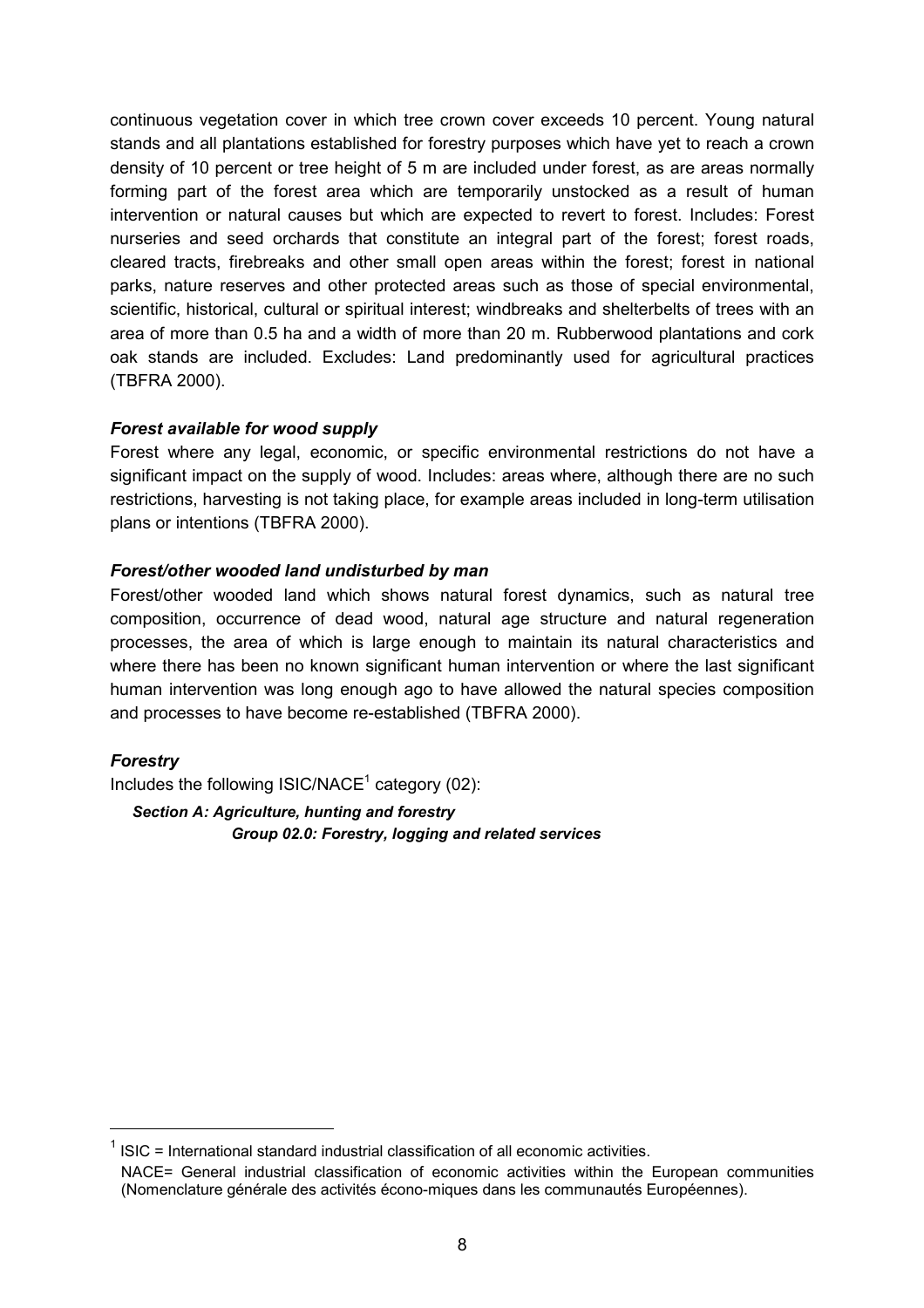# <span id="page-9-0"></span>*Forest sector*

Includes the following ISIC/NACE categories (02, 20, 21):

# <span id="page-9-1"></span>*Section A: Agriculture, hunting and forestry*

# <span id="page-9-2"></span>*Group 02.0: Forestry, logging and related services*

#### <span id="page-9-3"></span>*Section D: Manufacturing*

#### <span id="page-9-4"></span>*Subsection DD: Manufacture of wood and articles in wood*

Class 20.1: Sawmilling, planing, impregnation of wood

Class 20.2: Manufacture of wood panels:

Class 20.3: Manufacture of builders' carpentry and joinery

Class 20.4: Manufacture of wooden containers

Class 20.5: Manufacture of miscellaneous products of wood and cork, basketwork

#### <span id="page-9-5"></span>*Subsection DE: Manufacture of paper and paper products*

Class 21.1: Manufacture of pulp, paper and paperboard Class 21.2: Manufacture of articles of paper or paperboard

# <span id="page-9-6"></span>*Forest services*

Forest services comprise:

- Protection (against soil erosion by air or water, avalanches, mud and rock slides, flooding, air pollution, noise, etc:).
- Social and economic values (e.g. hunting and fishing, other leisure activities, including recreation, sport and tourism).
- Aesthetic, cultural, historical, spiritual and scientific values (including landscape and amenity) (FRA 2000).

#### <span id="page-9-7"></span>*Forest species*

A forest species is a species that is dependent on a forest for part or all of its day to day living requirements, or for its reproductive requirements. Therefore, an animal species may be considered a forest species even if it does not live most of its life in a forest. (AD HOC Technical Expert Group on Forest Biological Diversity, convened by the Secretarial of the CBD to prepare a report for SBSTTA-7, 2001).

#### <span id="page-9-8"></span>*Forest types*

Forest types are classified as follows, based on EUNIS Top Level and TBFRA 2000:

- Broadleaved woodland
- Coniferous woodland
- Mixed broadleaved and coniferous woodland
- Other wooded land

### <span id="page-9-9"></span>*Genetic resources*

Genetic resources means genetic material of actual or potential value (CBD, 1992)

#### <span id="page-9-10"></span>*Gene conservation*

#### <span id="page-9-11"></span>*Ex-situ conservation*

The conservation of components of biological diversity outside their natural habitats (CBD, 1992).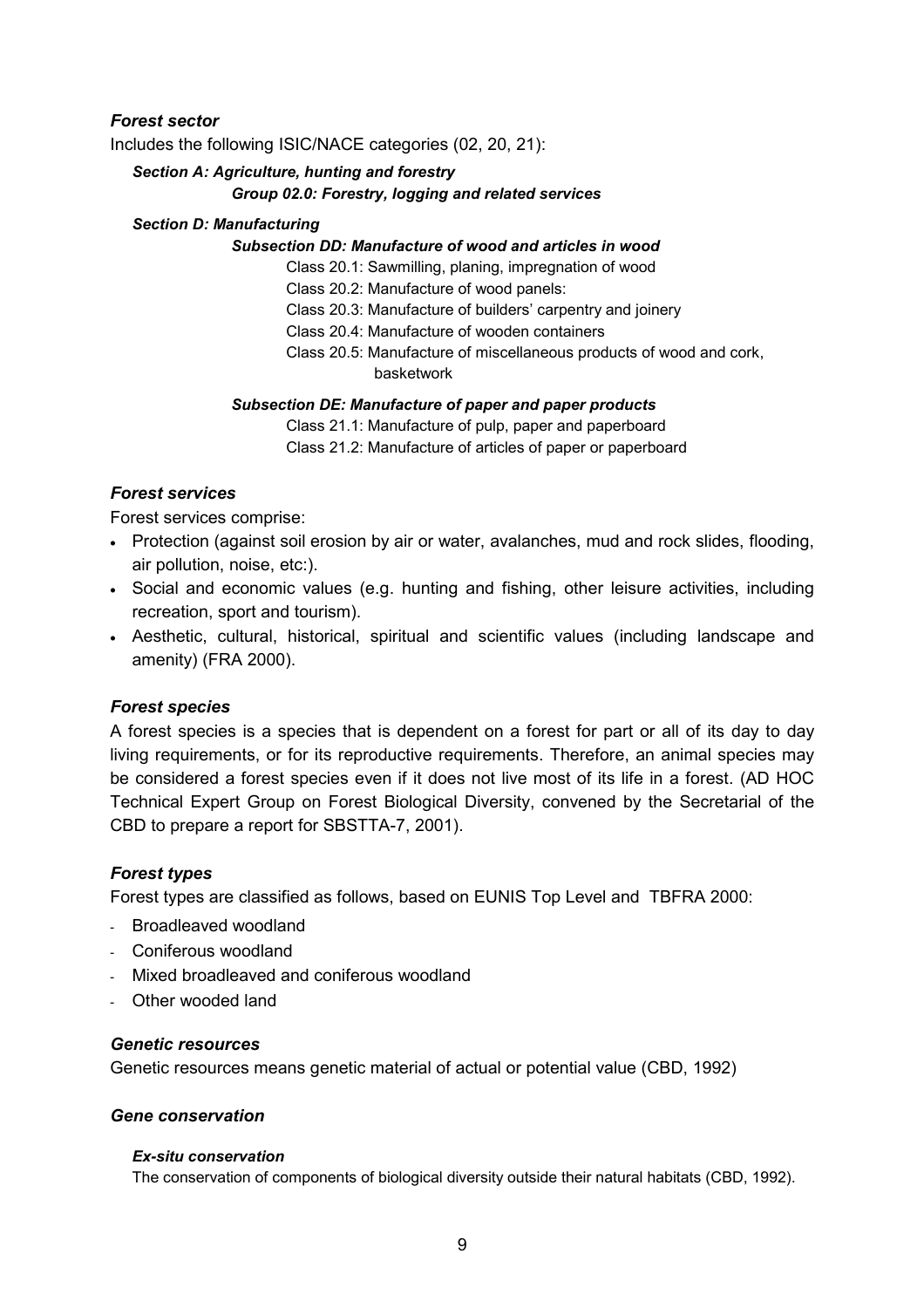#### <span id="page-10-0"></span>*In-situ conservation*

In-situ conservation means the conservation of ecosystems and natural habitats and the maintenance and recovery of viable populations of species in their natural surroundings and, in the case of domesticated or cultivated species, in the surroundings where they have developed their distinctive properties (CBD, 1992).

#### <span id="page-10-1"></span>*Gross domestic product*

Gross domestic product at purchasersí prices is the sum of the gross value added by all resident and non-resident producers in the economy plus any taxes and minus any subsidies not included in the value of the products. It is calculated without making deductions for depreciation of fabricated assets or for depletion and degradation of natural resources. Value added is the net output of a sector after adding up all outputs and subtracting intermediate inputs. The industrial origin of value added is determined by the International Standard Industrial Classification (ISIC), rev.2 (The World Bank, 1998).

#### <span id="page-10-2"></span>*Gross capital formation*

Based on the European System of Accounts (ESA, 1995) gross capital formation (Code: P.5), consists of:

- gross fixed capital formation (Code P.51)
- changes in inventories (Code P.52) and
- acquisitions less disposals of valuables (Code P.53)

#### <span id="page-10-3"></span>*Gross fixed capital formation*

Gross fixed capital formation (GFCF) (Code P.51) consists of resident producers' acquisitions, less disposals, of fixed assets during a given period plus certain additions to the value of non-produced assets realised by the productive activity of producer or institutional units. Fixed assets are tangible or intangible assets produced as outputs from processes of production that are themselves used repeatedly, or continuously, in processes of production for more than one year.

The following types of GFCF may be distinguished according to ESA (1995):

- (1) Acquisitions less disposals of tangible assets: dwellings, buildings, machinery and cultivated assets ,e.g. trees and livestock;
- (2) Acquisitions less disposals of intangible assets: mineral exploration, computer software, etc.;
- (3) Major improvements to tangible non-produced assets, in particular those pertaining to land (though the acquisition of non-produced assets is not included);
- (4) Costs associated with the transfers of ownership of non-produced assets, like land and patented assets.

#### <span id="page-10-4"></span>*Growing stock*

The living tree component of the standing volume (TBFRA 2000).

#### <span id="page-10-5"></span>*Hazard*

A hazard is a state that may result in an undesired event, the cause of risk. Hazard can apply to the probability of tree mortality or damage by an insect or disease and also represents material or fuel that will ignite and burn (BC Forest Service, 1997).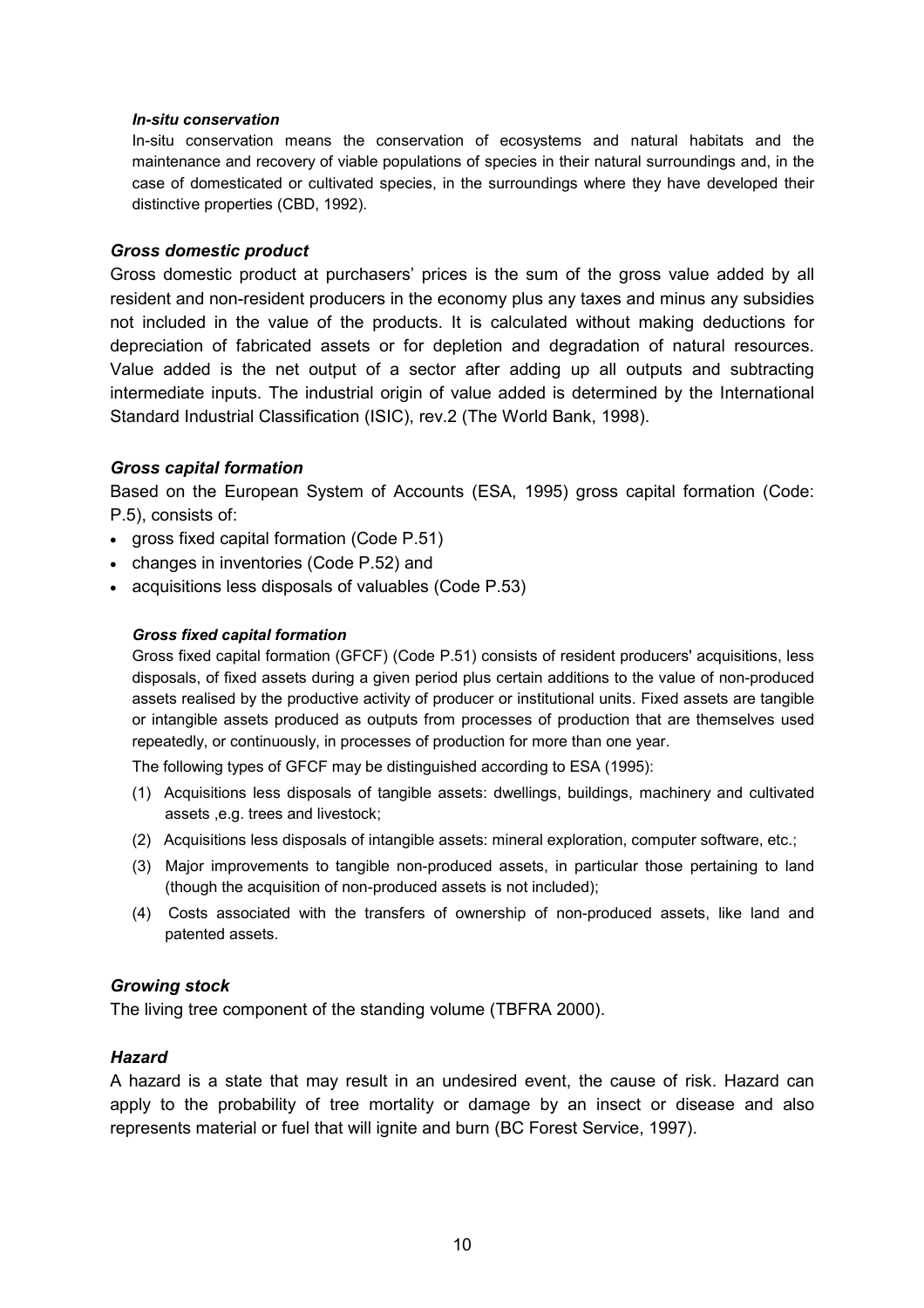# <span id="page-11-0"></span>*Holding*

One or more parcels of forest and other wooded land which constitute a single unit from the point of view of management or utilisation. For State-owned forest and other wooded land a holding may be defined as the area forming a major management unit administered by a senior official, .e.g. a Regional Forestry Officer. For forest and other wooded land that is owned publicly, other than by the State, or owned by large-scale forest owners, e.g. forest industries, a holding may constitute a number of separated properties which are, however, managed according to one corporate strategy. Under any category of ownership, other than State-owned, one holding may be the property of one or several owners (TBFRA 2000).

#### <span id="page-11-1"></span>*Imports*

Products imported for domestic consumption or processing shipped into a country. It includes imports for re-export. It excludes "In-transit" shipments. It is reported in cubic metres of solid volume or metric tonnes and values normally include cost, insurance and freight (i.e. CIF) (Joint UNECE/FAO/Eurostat/ITTO Forest Sector Questionnaire, 2001).

#### <span id="page-11-2"></span>*Indicator*

The indicators show changes over time for each criterion and demonstrate the progress made towards its specified objective (MCPFE, 1998a).

#### <span id="page-11-3"></span>*Infrastructure*

The technical installations and social facilities which are required to provide for the basic needs of the population and the economic development of a territory (UBA, 1995).

#### <span id="page-11-4"></span>*Introduced tree species*

(synonyms: non-indigenous species, exotic species)

Tree species occurring outside their natural vegetation zone, area or region. Includes: Hybrids (TBFRA 2000).

#### <span id="page-11-5"></span>*Alien species*

Alien or alien species refers to a species, subspecies or lower taxon, introduced outside its normal past or present normal distribution; includes any part, gametes, seeds, eggs, or propagules of such species that might survive and subsequently reproduce (UNEP/CBD/COP/6/18/Add.1/Rev.1 26 March 2002).

#### <span id="page-11-6"></span>*Invasive alien species*

Invasive alien species refers to an alien species whose introduction and spread threaten ecosystems, habitats or species with socio-cultural, economic and/or environmental harm, and/or harm to human health (UNEP/CBD/COP/6/18/Add.1/Rev.1 26 March 2002).

#### <span id="page-11-7"></span>*Job characteristics*

#### <span id="page-11-8"></span>*Contractor*

A person possessing adequate qualifications, such as suitable training and sufficient knowledge, experience and skill for the safe performance of specific work. The competent authorities may define appropriate criteria for the designation of such persons and may determine the duties to be assigned to them (ILO, 1998).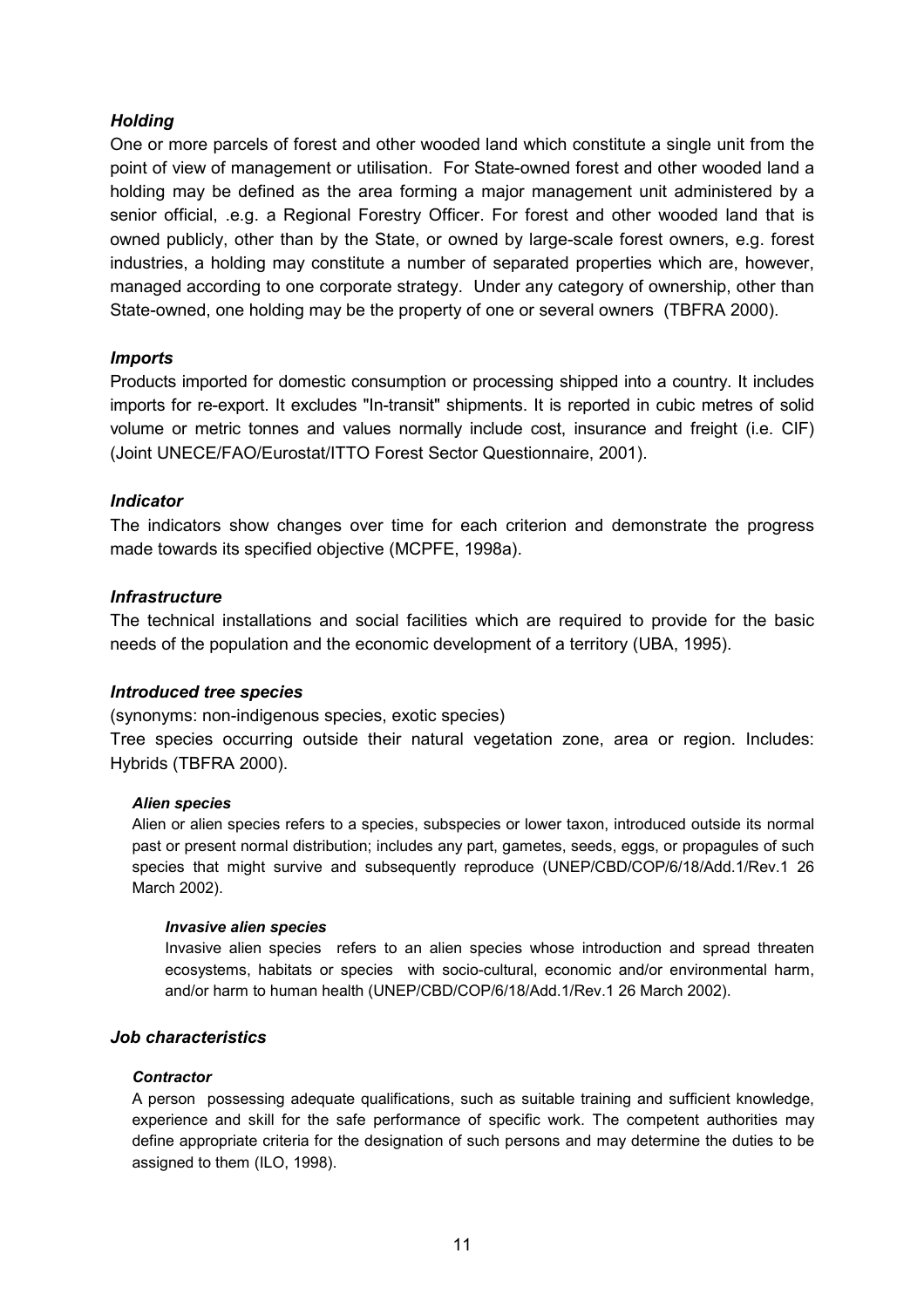### <span id="page-12-0"></span>*Legal right of access*

Where the public are legally entitled to visit forest and other wooded land, whether publicly owned or owned by third parties. Some activities by the visiting public may however be forbidden or restricted (TBFRA 2000).

#### <span id="page-12-1"></span>*Management plan or equivalent*

A written scheme of forest management, aiming at defined management goals, which is periodically revised. These include:

#### <span id="page-12-2"></span>*Forest management plans*

Information (in the form of text, maps, tables and graphs) collected during (periodic) forest inventories at operational forest units level (stands, compartments), and operations planned for individual stands or compartments to reach the management goals (MCPFE 2002).

#### <span id="page-12-3"></span>*Equivalents*

Information collected on forest area, at forest management or aggregated forest management unit level (forest blocks, farms, enterprises, watersheds, municipalities, or wider units), and strategies/management activities planned to reach the management or development goals (MCPFE 2002).

# <span id="page-12-4"></span>*MCPFE Assessment Guidelines for Protected and Protective Forest and Other Wooded Land in Europe (MCPFE 2002b)*

| <b>MCPFE Classes</b>                                                                            |                                                  | <b>EEA</b> | <b>IUCN</b> |
|-------------------------------------------------------------------------------------------------|--------------------------------------------------|------------|-------------|
| 1: Main Management<br>Objective "Biodiversity"                                                  | 1.1: "No Active Intervention"                    | A          |             |
|                                                                                                 | 1.2: "Minimum Intervention"                      | A          |             |
|                                                                                                 | 1.3: "Conservation Through<br>Active Management" | A          | IV          |
| 2: Main Management Objective "Protection of Landscapes and<br><b>Specific Natural Elements"</b> |                                                  | B          | III, V, VI  |
| 3: Main Management Objective "Protective Functions"                                             |                                                  | (B)        | n.a.        |

#### <span id="page-12-5"></span>**Main Management Objective Biodiversity "No Active Intervention"**

(MCPFE Class 1.1)

- The main management objective is biodiversity
- No active, direct human intervention is taking place
- Activities other than limited public access and non-destructive research not detrimental to the management objective are prevented in the protected area

#### <span id="page-12-6"></span>**Main Management Objective Biodiversity "Minimum Intervention"**

(MCPFE Class 1.2)

- The main management objective is biodiversity
- Human intervention is limited to a minimum
- Activities other than listed below are prevented in the protected area:
	- Ungulate/game control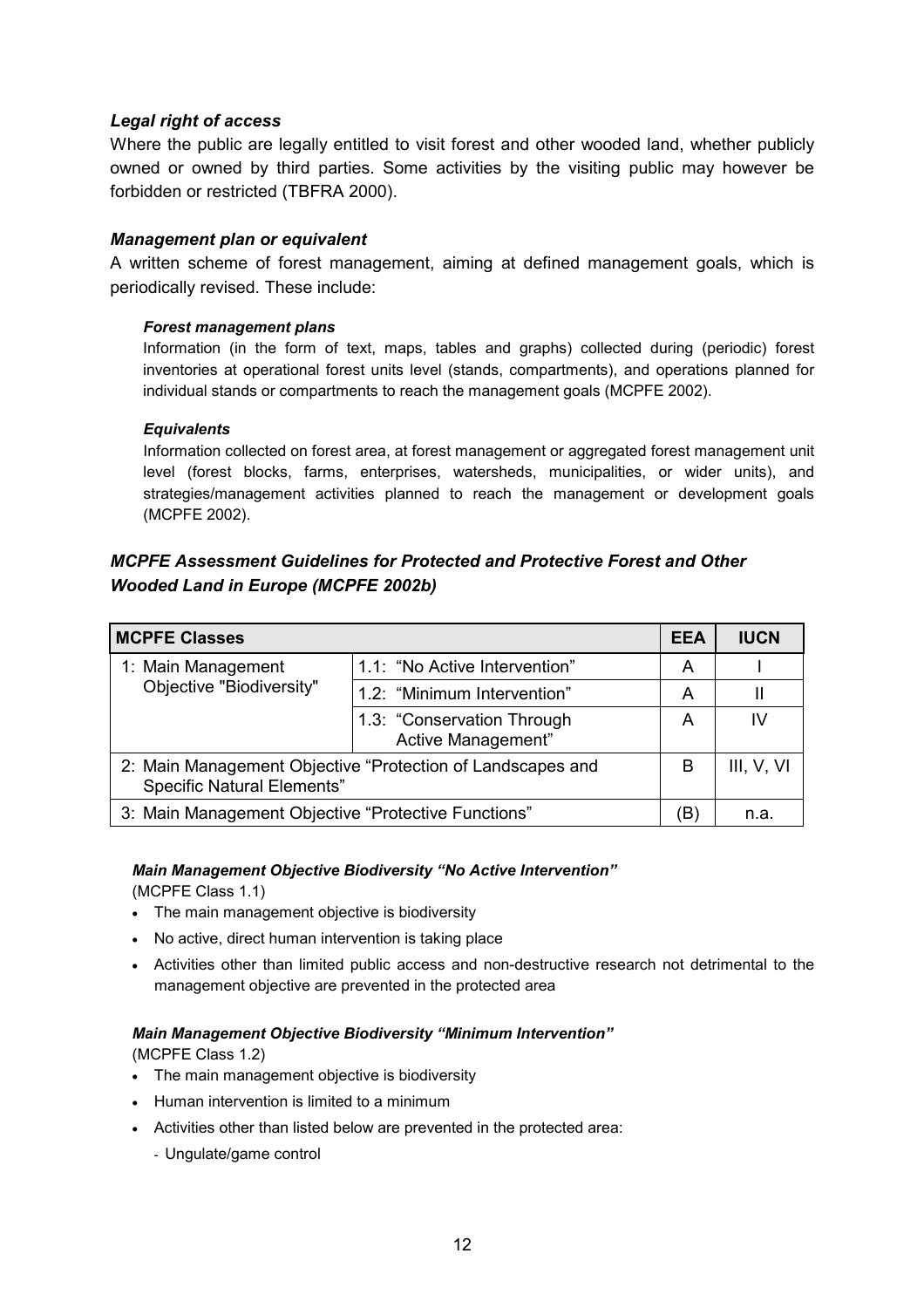- Control of diseases/insect outbreaks $2$
- Public access
- Fire intervention
- Non-destructive research not detrimental to the management objective
- Subsistence resource use $3$

# <span id="page-13-0"></span>**Main Management Objective Biodiversity "Conservation Through Active Management"**

(MCPFE Class 1.3)

- The main management objective is biodiversity
- A management with active interventions directed to achieve the specific conservation goal of the protected area is taking place
- Any resource extraction, harvesting, silvicultural measures detrimental to the management objective as well as other activities negatively affecting the conservation goal are prevented in the protected area

#### <span id="page-13-1"></span>*Main Management Objective "Protection of Landscapes and Specific Natural Elements"* (MCPFE Class 2)

- Interventions are clearly directed to achieve the management goals landscape diversity, cultural, aesthetic, spiritual and historical values, recreation, specific natural elements
- The use of forest resources is restricted
- A clear long-term commitment and an explicit designation as specific protection regime defining a limited area is existing
- Activities negatively affecting characteristics of landscapes or/and specific natural elements mentioned are prevented in the protected area

#### <span id="page-13-2"></span>**Main Management Objective "Protective Functions"**

(MCPFE Class 3)

- The management is clearly directed to protect soil and its properties or water quality and quantity or other forest ecosystem functions, or to protect infrastructure and managed natural resources against natural hazards
- Forests and other wooded lands are explicitly designated to fulfil protective functions in management plans or other legally authorised equivalents
- Any operation negatively affecting soil or water or the ability to protect other ecosystem functions, or the ability to protect infrastructure and managed natural resources against natural hazards is prevented

#### <span id="page-13-3"></span>*National forest programme*

A national forest programme constitutes a participatory, holistic, inter-sectoral and iterative process of policy planning, implementation, monitoring and evaluation at the national and/or sub-national level in order to proceed towards sustainable forest management as defined in Helsinki Resolution H1, and to contribute to sustainable development. It is based on national sovereignty and long term high level political commitment, supportive to the development of human and institutional capacity, and characterised by procedural and specific elements and

<span id="page-13-4"></span> $2$  In case of expected large diseases/insect outbreaks control measures using biological methods are allowed provided that no other adequate control possibilities in buffer zones are feasible.

<span id="page-13-5"></span>allowed provided that no other adequate control possibilities in buffer zones are feasible.<br><sup>3</sup> Subsistence resource use to cover the needs of indigenous people and local communities, in so far as it will not adversely affect the objectives of management.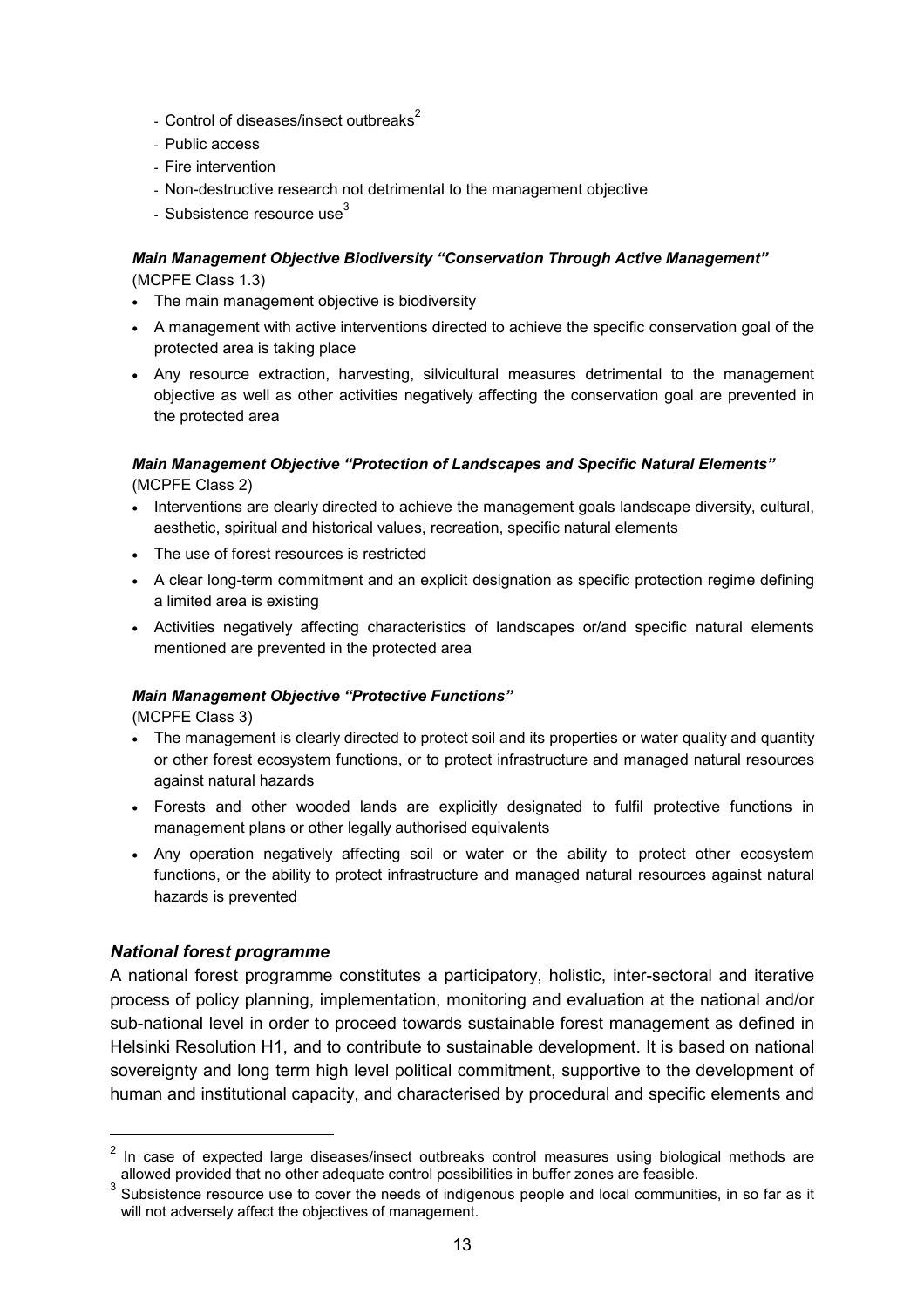principles (as described in the "MCPFE Approach to National Forest Programmes in Europe", MCPFE, 2002a).

# <span id="page-14-0"></span>*Net annual increment*

Average annual volume over the given reference period of gross increment less that of natural losses on all trees to a minimum diameter of 0 cm (d.b.h.) (TBFRA 2000).

### <span id="page-14-1"></span>*Gross annual increment*

Average annual volume of increment over the reference period of all trees, measured to a minimum diameter breast height (d.b.h.) of 0 centimetres (cm). Includes: The increment on trees which have been felled or die during the reference period (TBFRA 2000).

# <span id="page-14-2"></span>*Net revenue*

The net revenue of forest enterprises includes all sources of income of the forest owner directly related to forestry, including subsidies, excluding taxes (MCPFE, 2002).

# <span id="page-14-3"></span>*Non-wood forest products*

Non-wood forest products comprise:

- Products for human consumption: food, beverages, medicinal plants, and extracts (e.g. fruits, berries, nuts, honey, game meats, mushrooms, etc.
- Fodder and forage (grazing, range).
- Other non-wood products: (e.g. cork, resin, tannins, industrial extracts, wool and skins, hunting trophies, Christmas trees, decorative foliage, mosses and ferns, essential and cosmetic oils, etc.) (FRA 2000).

# <span id="page-14-4"></span>*Occupational accident*

An occurrence arising out of or in the course of work which results in:

- (a) fatal occupational injury
- (b) non-fatal occupational injury (ILO, 1998).

# <span id="page-14-5"></span>*Occupational disease*

A disease contracted as a result of an exposure to risk factors arising from work activity (ILO, 1998).

#### <span id="page-14-6"></span>*Other wooded land*

Land either with a tree crown cover (or equivalent stocking level) of 5-10 percent of trees able to reach a height of 5 m at maturity in situ; or a crown cover (or equivalent stocking level) of more than 10 percent of trees not able to reach a height of 5 m at maturity in situ (e.g. dwarf or stunted trees) and shrub or bush cover. Excludes: Areas having the tree, shrub or bush cover specified above but of less than 0.5 ha and width of 20 m, which are classed under "other land"; Land predominantly used for agricultural practices (TBFRA 2000).

EFI Forest Glossary (2001) enlarges this definition by 'forest fallow and shrubs'.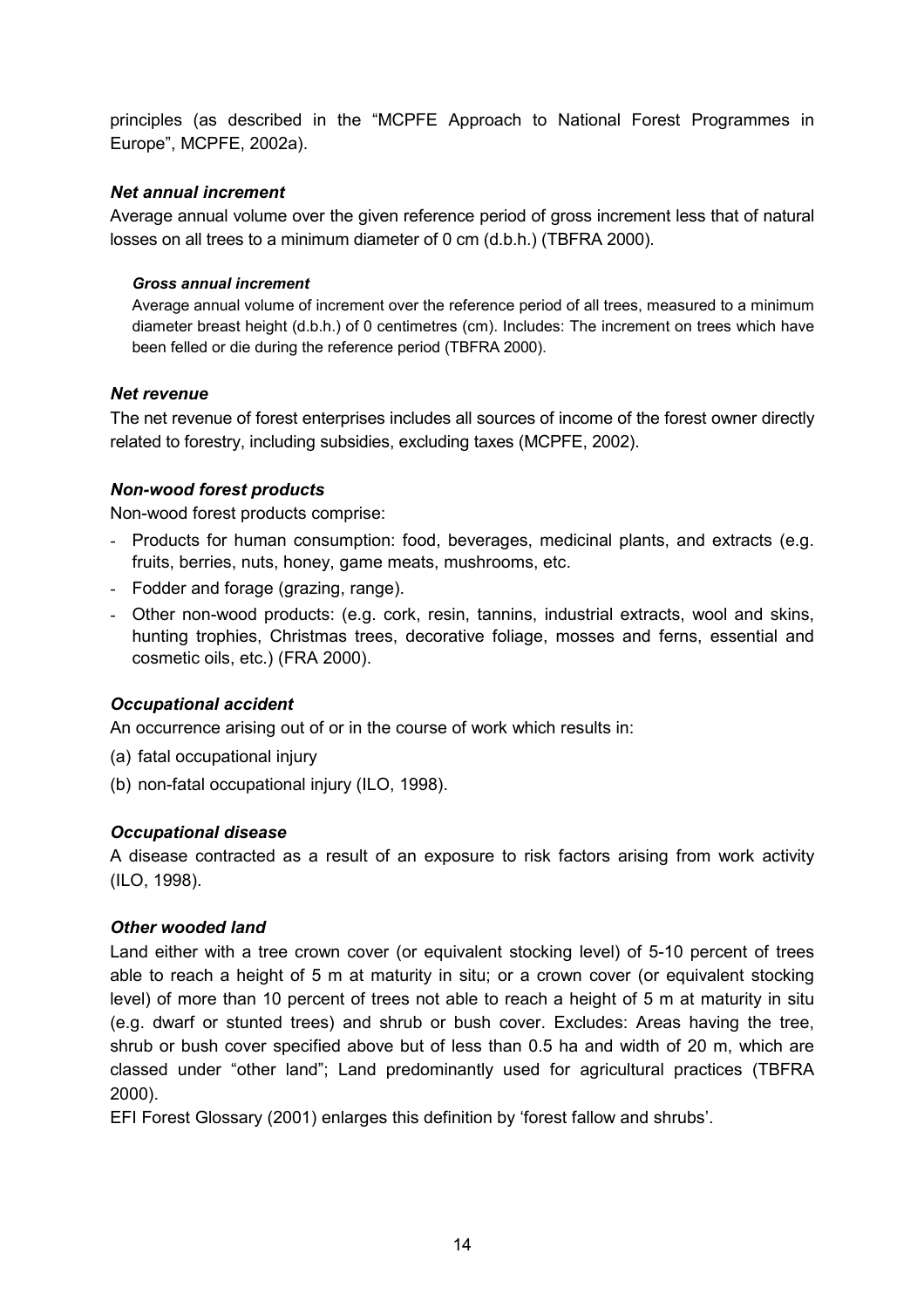#### <span id="page-15-0"></span>*Ownership categories*

#### <span id="page-15-1"></span>*Private ownership (in)*

Forest/other wooded land owned by individuals, families, co-operatives and corporations which may be engaged in agriculture or other occupations as well as forestry; private forest enterprises and industries; private corporations and other institutions (religious and educational institutions, pension and investment funds, nature conservation societies, etc) (TBFRA 2000).

#### <span id="page-15-2"></span>*Public ownership (in)*

Forest/other wooded land belonging to the State or other public bodies (TBFRA 2000).

# <span id="page-15-3"></span>*Paper and paperboard*

The paper and paperboard category is an aggregate category. In the production and trade statistics, it represents the sum of: graphic papers; sanitary and household papers; packaging materials and other paper and paperboard. Products in this category are generally manufactured in strips or rolls of a width exceeding 15 cm (36 cm for HS 48.13 and 48.19) or in rectangular sheets with one side exceeding 36 cm and the other exceeding 15 cm in the unfolded state. It excludes manufactured paper products such as boxes, cartons, books and magazines, etc. It is reported in metric tonnes (Joint UNECE/FAO/Eurostat/ITTO Forest Sector Questionnaire, 2001).

# <span id="page-15-4"></span>*Plantation(s)*

Forest stands established by planting or/and seeding in the process of afforestation or reforestation. They are either:

- of introduced species (all planted stands), or
- intensively managed stands of indigenous species which meet all the following criteria: one or two species at plantation, even age class, regular spacing.

Excludes: Stands which were established as plantations but which have been without intensive management for a significant period of time. These should be considered semi-natural (TBFRA 2000).

#### <span id="page-15-5"></span>*Protection*

The function of forest and OWL in providing protection of soil against erosion by water or wind, prevention of desertification, the reduction of risk of avalanches and rock or mud slides; and in conserving, protecting and regulating the quantity and quality of water supply, including the prevention of flooding. Includes: Protection against air and noise pollution (TBFRA 2000).

#### **Protective forest**

See MCPFE 2002b: MCPFE Assessment Guidelines for Protected and Protective Forest and Other Wooded Land in Europe.

#### <span id="page-15-6"></span>*Public participation*

Public participation is a voluntary process whereby people, individually or through organised groups, can exchange information, express opinions and articulate interests, and have the potential to influence decisions or the outcome of the matter at hand (ILO, 2000).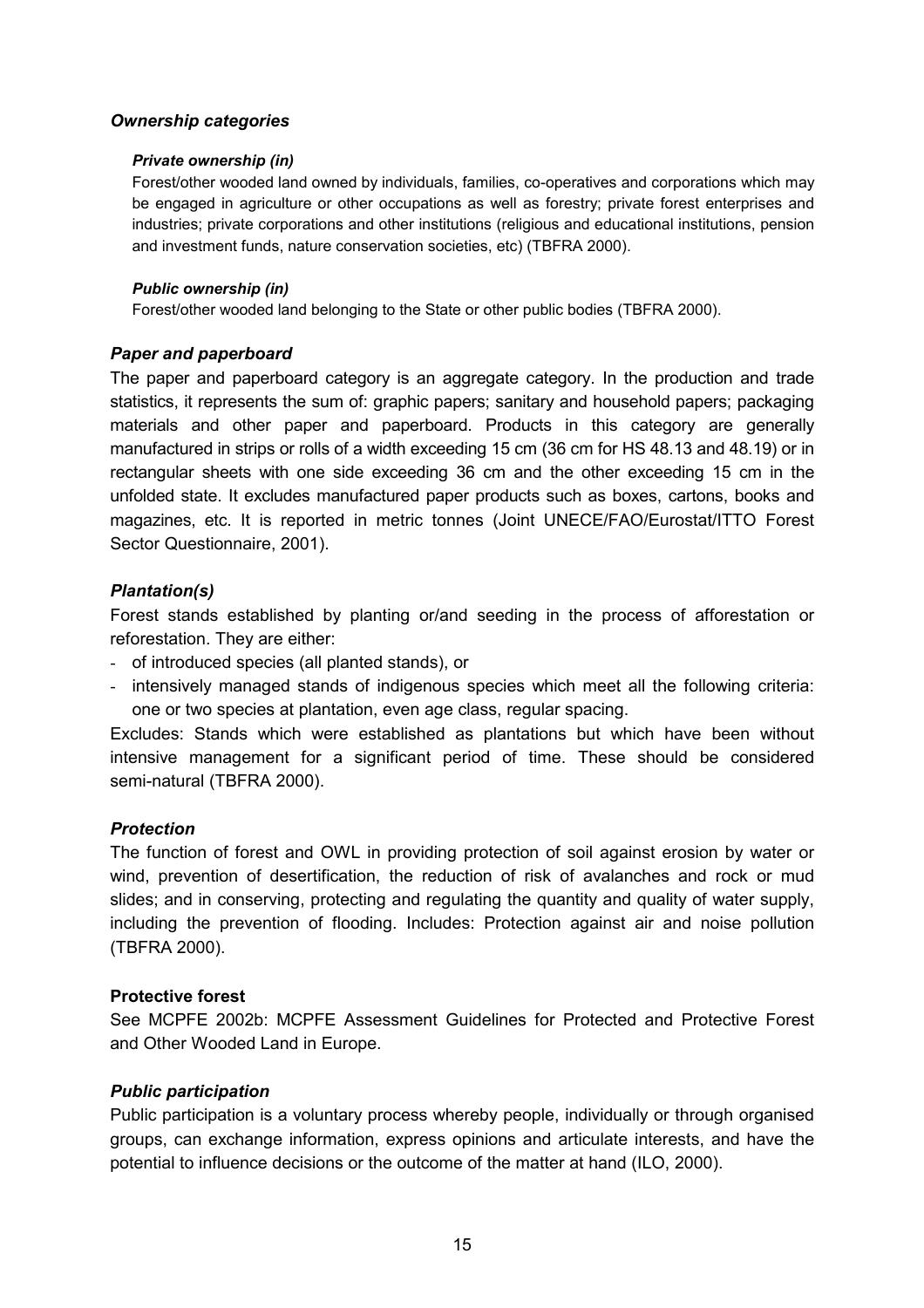# <span id="page-16-0"></span>*Recovered paper*

Waste and scraps of paper or paperboard that have been collected for re-use as a raw material for the manufacture of paper and paperboard. It includes paper and paperboard that has been used for its original purpose and residues from paper and paperboard production. It is reported in metric tonnes (Joint UNECE/FAO/Eurostat/ITTO Forest Sector Questionnaire, 2001).

# <span id="page-16-1"></span>*Recreation*

Any physical or psychological revitalisation through the voluntary pursuit of leisure time. Forest recreation includes the use and enjoyment of a forest or wildland setting, including heritage landmarks, developed facilities, and other biophysical features (BC Forest Service, 1997).

# <span id="page-16-2"></span>*Recreational forest*

A forest managed primarily to provide recreational opportunities (IUFRO 2000).

# <span id="page-16-3"></span>*Reference period*

The year or years during which the national forest inventory or other method of collection of the data reported in the forest resources assessment was carried out (TBFRA 2000).

# <span id="page-16-4"></span>*Regeneration*

Re-establishment of a forest stand by natural or artificial means following the removal of the previous stand by felling or as a result of natural causes, e.g. fire or storm (TBFRA 2000).

#### <span id="page-16-5"></span>*Natural regeneration*

Re-establishment of a forest stand by natural means, i.e. by natural seeding or vegetative regeneration. It may be assisted by human intervention, e.g. by scarification or fencing to protect against wildlife damage or domestic animal grazing (TBFRA 2000).

#### <span id="page-16-6"></span>*Natural regeneration enhanced by planting*

Natural regeneration which has been combined with artificial planting or seeding, either to ensure satisfactory restocking with the naturally regenerated species or to increase species diversity (TBFRA 2000).

#### <span id="page-16-7"></span>*Regeneration by planting and seeding*

The act of establishing a forest stand (e.g. plantation) or re-establishing a forest stand by artificial means, either by planting of seedlings or by scattering seed. The material used may be of indigenous or introduced origin. Planting and seeding may take place on forest, other wooded land or other land (TBFRA 2000).

#### <span id="page-16-8"></span>*Coppice sprouting*

The regrowth from coppice stools after the previous stand has been cut (TBFRA 2000).

#### <span id="page-16-9"></span>*Roundwood*

All roundwood felled or otherwise harvested and removed. It comprises all wood obtained from removals, i.e. the quantities removed from forests and from trees outside the forest, including wood recovered from natural, felling and logging losses during the period, calendar year or forest year. It includes all wood removed with or without bark, including wood removed in its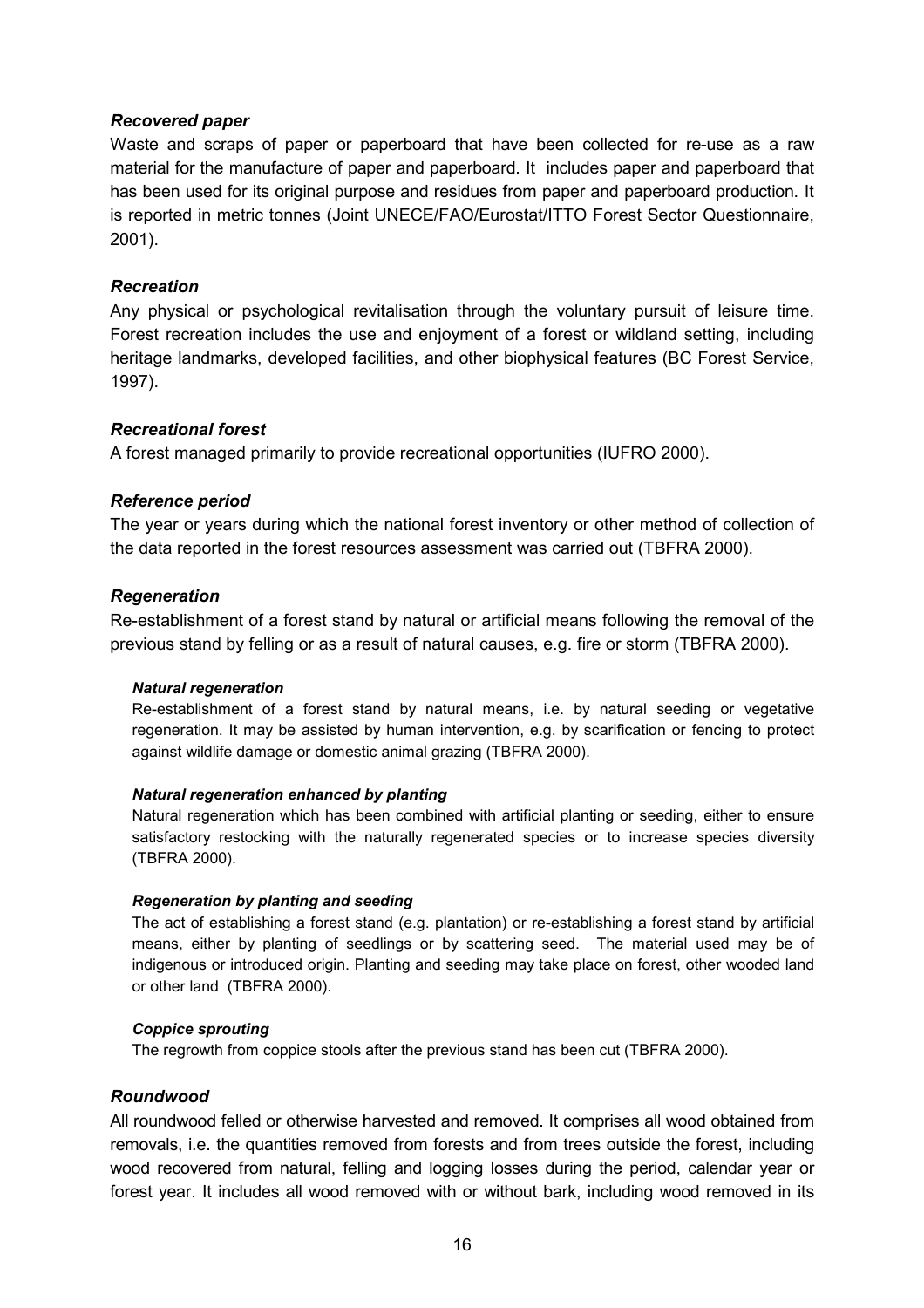round form, or split, roughly squared or in other form (e.g. branches, roots, stumps and burls (where these are harvested) and wood that is roughly shaped or pointed. It is an aggregate comprising wood fuel, including wood for charcoal and industrial roundwood (wood in the rough). It is reported in cubic metres solid volume underbark (i.e. excluding bark) (Joint UNECE/FAO/Eurostat/ITTO Forest Sector Questionnaire, 2001).

#### <span id="page-17-0"></span>*Seed collection stand*

Selected seed source that fulfils certain requirements. As a rule the stand should be autochthonous or its origin must be known, and above all it should be superior to average stands. On occasion, non-indigenous stands showing excellent features are also chosen. Seed collection stands are accepted and registered by the national authority (EFI Forest Glossary, 2001).

# <span id="page-17-1"></span>*Semi-natural forest/other wooded land*

Forest/other wooded land which is neither "forest/other wooded land undisturbed by man" nor "plantation" as defined separately (TBFRA 2000).

#### <span id="page-17-2"></span>*Soil*

The top layer of the earth's crust. It is formed by mineral particles, organic matter, water, air and living organisms (ISO, 1996)

#### <span id="page-17-3"></span>*Forest soil*

Soil, with characteristics resulting from, or emphasised by, tree cover (IUFRO 2000).

#### <span id="page-17-4"></span>*Soil nutrification and acidity*

Changes in nutrient balance and acidity over the past 10 years (pH/CEC/C/N ratio) in humus and top soil (-20 cm) level using ICP Forests and its definitions (Vanmechelen et al., 1998).

#### <span id="page-17-5"></span>*Stand*

A community of trees possessing sufficient uniformity in composition, age, arrangement or condition to be distinguishable from the forest or other growth on adjoining areas, thus forming a temporary silvicultural or management entity (IUFRO, 2000).

#### <span id="page-17-6"></span>*Even-aged stand*

A stand or forest type, in which no or relatively small age differences exist among individual trees within it, usually less than 20% of rotation length (IUFRO, 2000).

#### <span id="page-17-7"></span>*Uneven-aged stand*

Consisting of trees of a range of age classes, with age differences which are significant in relation to the stand structure management and rotation length (IUFRO, 2000).

#### <span id="page-17-8"></span>*Sustainable forest management*

Sustainable management means the stewardship and use of forests and forest lands in such a way, and at a rate, that maintains their biodiversity, productivity, regeneration capacity, vitality and their potential to fulfil, now and in the future, relevant ecological, economic and social functions, at local, national, and global levels, and that does not cause damage to other ecosystems (MCPFE, 1993).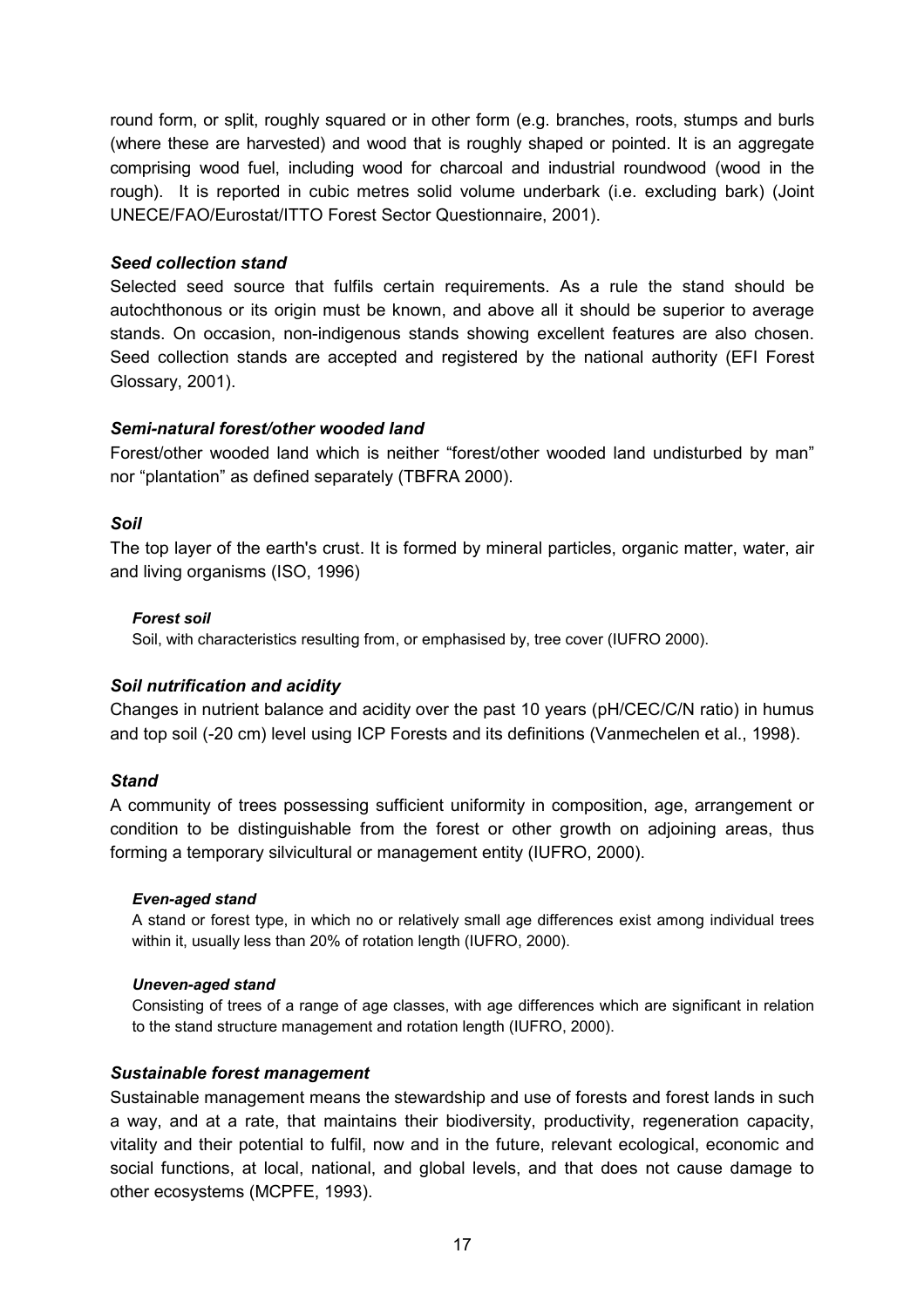# <span id="page-18-0"></span>*Tree*

A woody perennial with a single main stem or, in the case of coppice, with several stems, having a more or less definite crown. Includes: Bamboos, palms and other woody plants meeting the above criterion (TBFRA 2000).

#### <span id="page-18-1"></span>*Uneven-aged (high) forest*

High forest in which there is a mixture of different age classes. Usually, the trees can not be separated into different storeys (TBFRA 2000).

#### <span id="page-18-2"></span>*Volume*

#### <span id="page-18-3"></span>*Standing volume*

Volume of standing trees, living or dead, above-stump measured overbark to top (0 cm). Includes all trees with diameter over 0 cm (d.b.h.) Includes: Tops of stems, large branches; dead trees lying on the ground which can still be used for fibre or fuel. Excludes: Small branches, twigs and foliage (TBFRA 2000).

#### <span id="page-18-4"></span>*Vulnerable*

A taxon is vulnerable when it is not critically endangered or endangered but is facing a high risk of extinction in the wild in the medium-near future, as defined by any of the criteria A to E of IUCN (1998) on page lii (IUCN, 1998).

#### <span id="page-18-5"></span>*Wood*

All roundwood felled or otherwise harvested and removed. It comprises all wood obtained from removals, i.e. the quantities removed from forests and from trees outside the forest, including wood recovered from natural, felling and logging losses during the period, calendar year or forest year. It includes all wood removed with or without bark, including wood removed in its round form, or split, roughly squared or in other form (e.g. branches, roots, stumps and burls (where these are harvested) and wood that is roughly shaped or pointed. It is an aggregate comprising wood fuel, including wood for charcoal and industrial roundwood (wood in the rough). It is reported in cubic metres solid volume underbark (i.e. excluding bark) (Joint FAO/ECE/Eurostat/ITTO Questionnaire).

#### <span id="page-18-6"></span>*Wood consumption*

The use of timber and/or wood through utilisation and burning (IUFRO, 2000).

#### <span id="page-18-7"></span>*Wood resources*

According to the Joint UNECE/FAO/Eurostat/ITTO Forest Sector Questionnaire (2001) "wood resources" are defined as the sum of the following items:

#### <span id="page-18-8"></span>*Wood fuel (including wood for charcoal)*

Roundwood that will be used as fuel for purposes such as cooking, heating or power production. It includes wood harvested from main stems, branches and other parts of trees (where these are harvested for fuel) and wood that will be used for charcoal production (e.g. in pit kilns and portable ovens). The volume of roundwood used in charcoal production is estimated by using a factor of 6.0 to convert from the weight (mt) of charcoal produced to the solid volume ( $m<sup>3</sup>$ ) of roundwood used in production. It also includes wood chips to be used for fuel that are made directly (i.e. in the forest)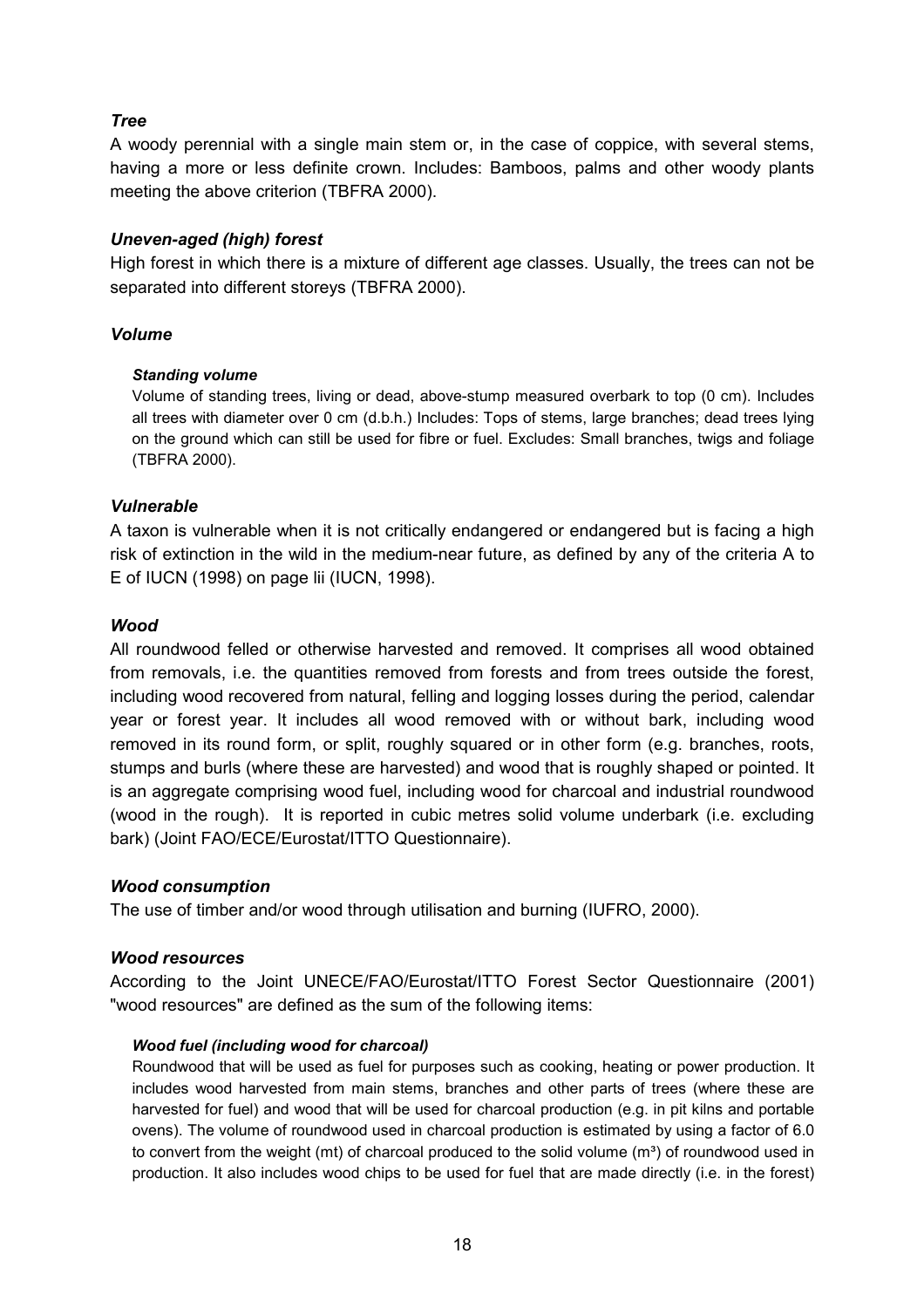from roundwood. It excludes wood charcoal. It is reported in cubic metres solid volume underbark (i.e. excluding bark) (Joint UNECE/FAO/Eurostat/ITTO Forest Sector Questionnaire, 2001).

#### <span id="page-19-0"></span>*Chips and particles*

Wood that has been deliberately reduced to small pieces during the manufacture of other wood products and is suitable for pulping, for particle board and fibreboard production, for use as a fuel, or for other purposes. It excludes wood chips made directly (i.e. in the forest) from roundwood (i.e. already counted as pulpwood, round and split). It is reported in cubic metres solid volume excluding bark (Joint UNECE/FAO/Eurostat/ITTO Forest Sector Questionnaire, 2001).

#### <span id="page-19-1"></span>*Wood residues*

The volume of roundwood that is left over after the production of forest products in the forest processing industry (i.e. forest processing residues) and that has not been reduced to chips or particles. It includes sawmill rejects, slabs, edgings and trimmings, veneer log cores, veneer rejects, sawdust, residues from carpentry and joinery production, etc. It excludes wood chips made either directly (i.e. in the forest) from roundwood or made from residues (i.e. already counted as pulpwood, round and split or wood chips and particles). It is reported in cubic metres solid volume excluding bark (Joint UNECE/FAO/Eurostat/ITTO Forest Sector Questionnaire, 2001).

#### <span id="page-19-2"></span>*Woody biomass*

The mass of the woody parts (wood, bark, branches, twigs, stumps and roots) of trees, alive and dead, shrubs and bushes, measured to a minimum diameter of 0 mm (d.b.h.). Includes: Above-stump woody biomass, and stumps and roots. Excludes: Foliage (TBFRA 2000).

#### <span id="page-19-3"></span>*Above-stump woody biomass*

The mass of the woody part (stem, bark, branches, twigs) of trees, alive or dead, shrubs and bushes, excluding stumps and roots (TBFRA 2000).

#### <span id="page-19-4"></span>*Stumps and roots*

Parts of the whole tree volume, which exclude the volume of the above-stump woody biomass. The height of the stump is taken to be that at which the tree would be cut under normal felling practices in that country or region. Excludes: Small roots (TBFRA 2000).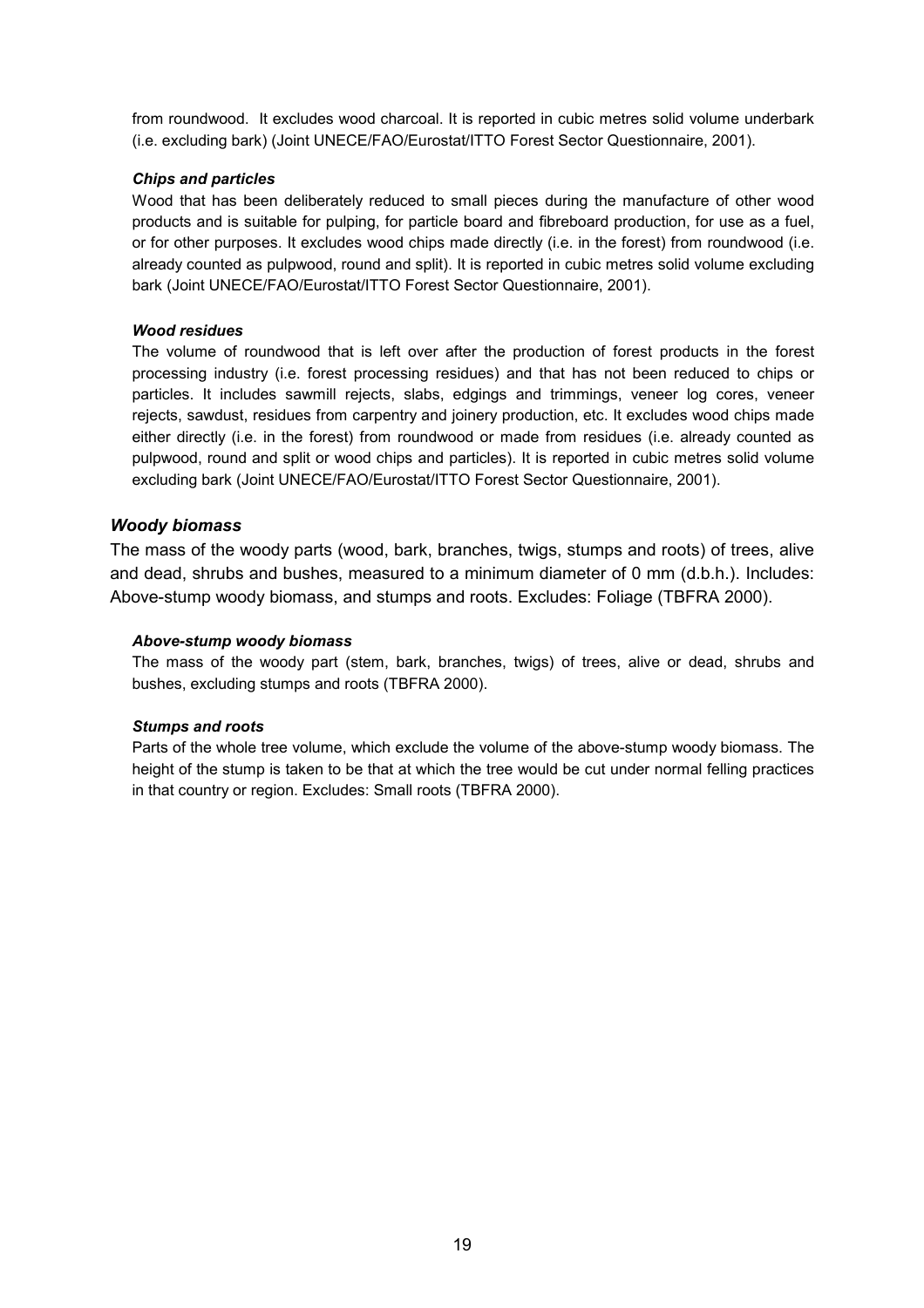# <span id="page-20-0"></span>**References**

- Ad hoc Technical Expert Group on Forest Biological Diversity (2001). Convened by the Secretarial of the CBD to prepare a report for SBSTTA-7.
- BC Forest Service (1997): Glossary of Forestry Terms. Available at www.for.gov.bc.ca/PAB/PUBLCTNS/GLOSSARY/glossary.htm
- CBD (Convention on Biological Diversity) (1992): Convention on Biological Diversity.
- Commission of the European Communities (2002): Communication from the Commission to the Council, the European Parliament, the Economic and Social Committee and the Committee of the Regions. Towards a Thematic Strategy for Soil Protection. COM (2002) 179 final. Brussels.
- EFI Forest Glossary (2001): EFI Forest Glossary -Terms and Definitions. EFI Internal Report.
- ESA (European System of National Accounts) (1995): ESA95 manual on government deficit and debt. Eurostat. Luxembourg.
- FAO (2001): State of the World's Forests 2001. FAO. Rome, 2001. Available at http://www.fao.org/forestry/fo/sofo/SOFO2001/sofo2001-e.stm
- FAO/ECE/ILO (1996 ): Professions, Skills and Training in Forestry. Joint FAO/ECE/ILO Committee on Forest Technology, Management and Training. Berne.
- FRA 2000: Global Forest Resources Assessment 2000. Main Report. FAO Forestry Paper 140. FAO, Rome.
- ILO (1998): Safety and health in forestry work: An ILO code of practice. International Labour Office, Geneva
- ILO (2000): Public Participation in Forestry in Europe and North America. FAO/ECE/ILO Team of Specialists on Participation in Forestry. Sectoral Working Paper 163. International Labour Office, Geneva.
- IPCC (2001): IPCC Special Report on Land Use, Land-Use Change And Forestry. Available at http://www.grida.no/climate/ipcc/land\_use/index.htm
- ISO (International Standards Organisation) (1996): 11074-1. 01.08.1996.
- IUCN (1994): Guidelines for Protected Area Management Categories. IUCN.
- IUCN (1998): 1997 IUCN Red List of Threatened Plants. IUCN.
- IUFRO (2000): Terminology of Forest Management. Terms and Definitions in English. IUFRO World Series Vol. 9-en. IUFRO Secretariat Vienna. (Or: SilvaTerm Database. Available at http://iufro.boku.ac.at/iufro/silvavoc/svdatabase.htm).
- Joint UNECE/FAO/Eurostat/ITTO Forest Sector Questionnaire (2001). Definitions. Timber Section. UNECE Trade Division. Geneva.
- MCPFE (1993): Ministerial Conference on the Protection of Forests in Europe, 16-17 June 1993 in Helsinki, Documents.